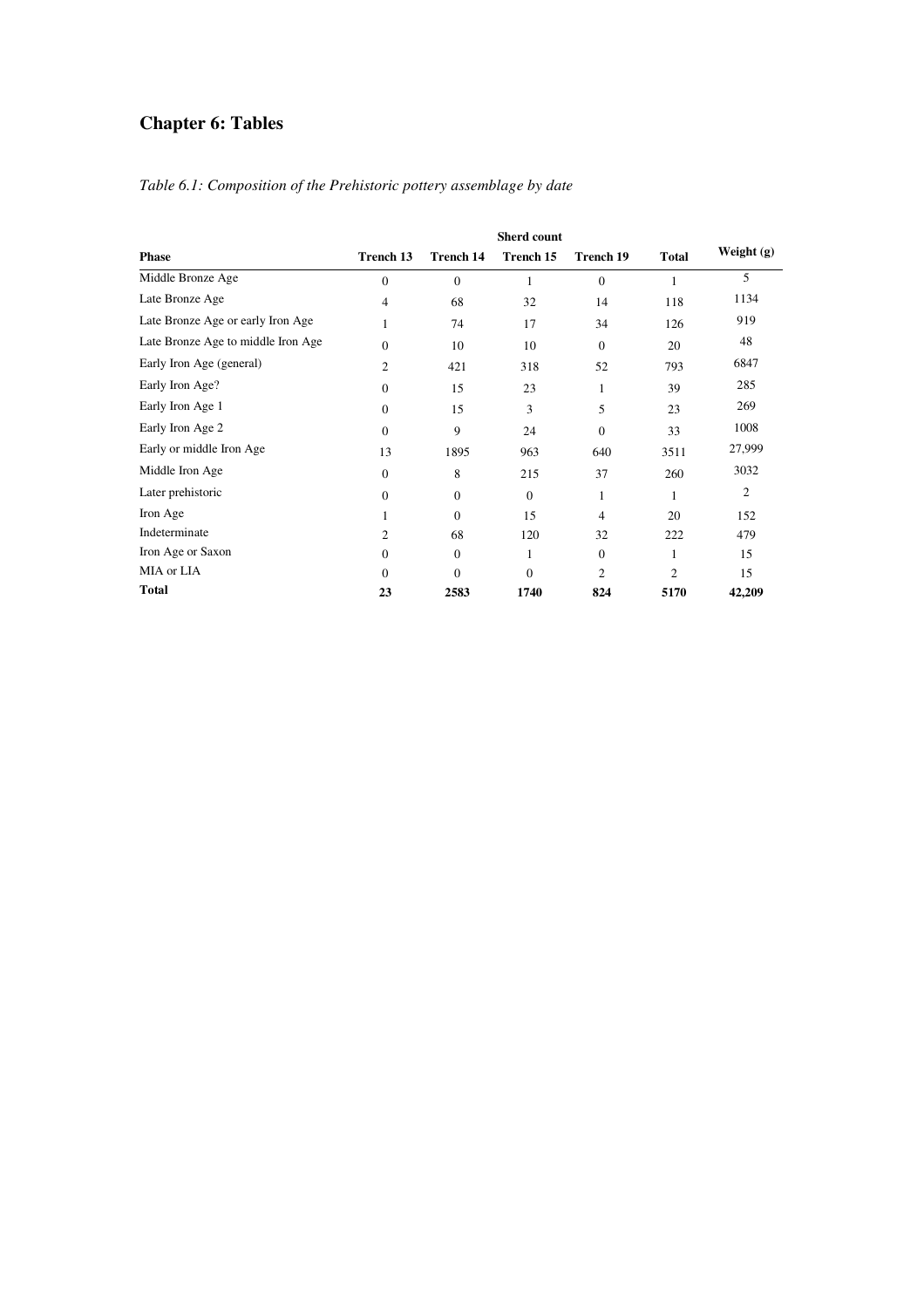| Fabric                  | <b>Fabric letter</b>        | <b>Inclusion size</b>    | Sherd count                 | Sherd count<br>$(\%)$ | Weight (g)                  | Weight (%) |
|-------------------------|-----------------------------|--------------------------|-----------------------------|-----------------------|-----------------------------|------------|
| group<br>$\mathbf{1}$   | A                           | $\,1$                    | 2328                        | 45.05                 | 16431                       | 38.92      |
| $\mathbf{1}$            | A                           | $\boldsymbol{2}$         | 630                         | 12.21                 | 4163                        | 9.86       |
| $\mathbf{1}$            | $\boldsymbol{\mathsf{A}}$   | 3                        | 19                          | 0.37                  | 244                         | $0.58\,$   |
| $\overline{\mathbf{c}}$ | $\mathbf{A}\mathbf{B}$      | $\mathbf{1}$             | $70\,$                      | 1.35                  | 494                         | 1.17       |
| $\overline{c}$          | $\mathbf{A}\mathbf{B}$      | $\sqrt{2}$               | 229                         | 4.43                  | 2111                        | 5.00       |
| $\boldsymbol{2}$        | $\mathbf{A}\mathbf{B}$      | 3                        | 58                          | 1.12                  | 544                         | 1.29       |
| $\boldsymbol{2}$        | $\mathbf{A}\mathbf{B}$      | $\overline{\mathcal{A}}$ | $21\,$                      | 0.41                  | 231                         | 0.55       |
| $\overline{\mathbf{c}}$ | $\mathbf{ABC}$              | $\overline{c}$           | $\mathbf{1}$                | $0.02\,$              | $\ensuremath{\mathfrak{Z}}$ | $0.01\,$   |
| $\overline{c}$          | <b>ABD</b>                  | $\mathbf{1}$             | $\mathbf{1}$                | $0.02\,$              | $\sqrt{4}$                  | 0.01       |
| $\boldsymbol{2}$        | ${\bf A} {\bf B} {\bf F}$   | $\sqrt{2}$               | $\mathbf{1}$                | $0.02\,$              | $22\,$                      | 0.05       |
| 2                       | <b>ABPFE</b>                | 2                        | 7                           | 0.14                  | $72\,$                      | $0.17\,$   |
| $\overline{\mathbf{c}}$ | ABPFE                       | 3                        | $\sqrt{2}$                  | $0.04\,$              | 67                          | $0.16\,$   |
| $\overline{\mathbf{c}}$ | <b>ABPFE</b>                | $\mathbf{1}$             | $\ensuremath{\mathfrak{Z}}$ | $0.06\,$              | $42\,$                      | $0.10\,$   |
| 3                       | $\mathbf{A}\mathbf{C}$      | $\mathbf{1}$             | $28\,$                      | 0.54                  | 445                         | 1.05       |
| 3                       | $\mathbf{A}\mathbf{C}$      | $\boldsymbol{2}$         | $23\,$                      | 0.44                  | 190                         | 0.45       |
| 3                       | $\mathbf{A}\mathbf{C}$      | 3                        | $10\,$                      | 0.19                  | 316                         | 0.75       |
| 3                       | <b>ACPFE</b>                | 2                        | $\,2$                       | $0.04\,$              | 62                          | 0.15       |
| 3                       | <b>ACPFE</b>                | 3                        | $\mathbf{1}$                | $0.02\,$              | $36\,$                      | 0.09       |
| 3                       | $\rm ACS$                   | $\sqrt{2}$               | $\mathbf{1}$                | $0.02\,$              | $16\,$                      | $0.04\,$   |
| 3                       | $\rm{AD}$                   | $\mathbf{1}$             | $\overline{\mathbf{4}}$     | $0.08\,$              | 148                         | 0.35       |
| 4                       | $\rm AF$                    | 5                        | $\,2$                       | $0.04\,$              | 14                          | 0.03       |
| 4                       | $\rm AF$                    | $\sqrt{2}$               | $\tau$                      | 0.14                  | 107                         | 0.25       |
| 4                       | $\rm AF$                    | $\,1\,$                  | 31                          | $0.60\,$              | 193                         | 0.46       |
| 5                       | $\mathbf{A}\mathbf{M}$      | $\mathbf{1}$             | $\mathbf{1}$                | $0.02\,$              | 19                          | 0.05       |
| 6                       | $\rm AO$                    | $\mathbf{1}$             | $\mathfrak s$               | $0.10\,$              | $38\,$                      | 0.09       |
| 6                       | AOS                         | $\mathbf{1}$             | $\,1$                       | $0.02\,$              | $12\,$                      | 0.03       |
| 7                       | APFE                        | $\mathbf{1}$             | $110\,$                     | 2.13                  | 1034                        | 2.45       |
| $\boldsymbol{7}$        | $\mathsf{APFE}$             | $\overline{c}$           | $108\,$                     | 2.09                  | 907                         | 2.15       |
| $\boldsymbol{7}$        | $\operatorname{APFE}$       | $\mathfrak{Z}$           | $20\,$                      | 0.39                  | 261                         | 0.62       |
| 7                       | ${\sf APFEB}$               | $\mathbf{1}$             | $\mathfrak s$               | $0.10\,$              | $20\,$                      | 0.05       |
| $\boldsymbol{7}$        | <b>APFEB</b>                | $\sqrt{2}$               | $\mathbf{1}$                | $0.02\,$              | 17                          | 0.04       |
| $\tau$                  | <b>APFEC</b>                | $\mathbf{1}$             | $\sqrt{2}$                  | 0.04                  | 23                          | 0.05       |
| $\boldsymbol{7}$        | ${\sf APFEF}$               | $\,1\,$                  | $\overline{\mathbf{4}}$     | $0.08\,$              | 123                         | 0.29       |
| 7                       | <b>APFES</b>                | $\mathbf{1}$             | $\boldsymbol{2}$            | $0.04\,$              | 13                          | 0.03       |
| 7                       | $\rm{APGE}$                 | $\mathbf{1}$             | $\mathbf{1}$                | $0.02\,$              | $15\,$                      | $0.04\,$   |
| 8                       | $\rm{AQ}$                   | $\mathbf{1}$             | 3                           | 0.06                  | 15                          | 0.04       |
| 8                       | $\rm{AQ}$                   | $\boldsymbol{2}$         | $\boldsymbol{2}$            | $0.04\,$              | $10\,$                      | $0.02\,$   |
| 8                       | $\rm AQB$                   | $\sqrt{2}$               | $\mathfrak{Z}$              | $0.06\,$              | $31\,$                      | $0.07\,$   |
| 9                       | $\mathbf{A}\mathbf{S}$      | $\mathbf{1}$             | 166                         | 3.21                  | 1967                        | 4.66       |
| $\boldsymbol{9}$        | $\mathbf{A}\mathbf{S}$      | $\sqrt{2}$               | $25\,$                      | $0.48\,$              | 248                         | 0.59       |
| 9                       | $\mathbf{A}\mathbf{S}$      | 3                        | 11                          | 0.21                  | 139                         | 0.33       |
| 9                       | $\mathbf{A}\mathbf{S}$      | 5                        | 5                           | $0.10\,$              | $44\,$                      | $0.10\,$   |
| 9                       | $\mathbf{ASB}$              | $\sqrt{2}$               | $\mathbf{1}$                | $0.02\,$              | $\,$ 8 $\,$                 | $0.02\,$   |
| 9                       | $\boldsymbol{\mathsf{ASC}}$ | $\mathbf{1}$             | 3                           | $0.06\,$              | 67                          | $0.16\,$   |
| 9                       | $\operatorname{ASP}$        | 3                        | $\mathbf{1}$                | $0.02\,$              | $\,$ 8 $\,$                 | $0.02\,$   |
| 9                       | <b>ASPFE</b>                | $\,1\,$                  | $\mathfrak{2}$              | 0.04                  | 19                          | 0.05       |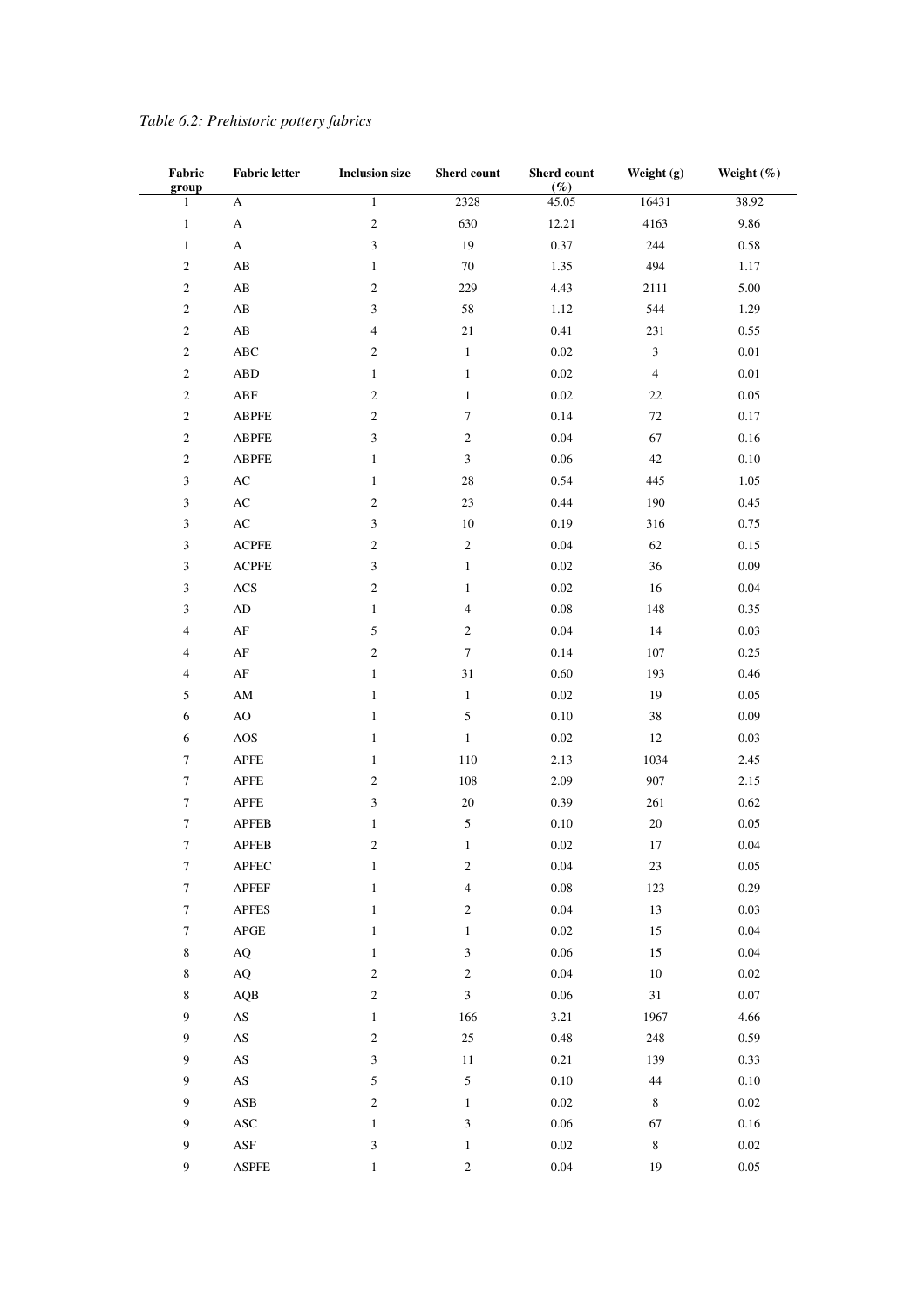| Fabric                  | <b>Fabric letter</b>                                              | <b>Inclusion size</b>       | Sherd count      | Sherd count    | Weight (g)                  | Weight $(\%)$ |
|-------------------------|-------------------------------------------------------------------|-----------------------------|------------------|----------------|-----------------------------|---------------|
| group<br>$\overline{9}$ | AV                                                                | $\overline{\mathbf{2}}$     | $1\,$            | $(\%)$<br>0.02 | $\overline{9}$              | 0.02          |
|                         |                                                                   |                             |                  |                |                             |               |
| $10\,$                  | $\mathbf{BA}$                                                     | $\mathfrak z$               | 204              | 3.95           | 2678                        | 6.34          |
| $10\,$                  | $\mathbf{BA}$                                                     | $\mathbf{1}$                | 36               | 0.70           | $208\,$                     | 0.49          |
| $10\,$                  | $\mathbf{BA}$                                                     | $\mathfrak{2}$              | 261              | 5.05           | 2547                        | 6.03          |
| $10\,$                  | BA1                                                               | $\mathbf{1}$                | $\mathfrak{Z}$   | $0.06\,$       | $11\,$                      | 0.03          |
| $10\,$                  | $_{\rm BAC}$                                                      | $\mathfrak{2}$              | $\mathbf{1}$     | $0.02\,$       | $\boldsymbol{7}$            | $0.02\,$      |
| $10\,$                  | <b>BAPFE</b>                                                      | $\mathbf{1}$                | $\mathbf{1}$     | $0.02\,$       | $\sqrt{2}$                  | $0.00\,$      |
| $10\,$                  | $\ensuremath{\mathsf{B}}\xspace\ensuremath{\mathsf{APFE}}\xspace$ | $\overline{c}$              | $\mathfrak{Z}$   | $0.06\,$       | 32                          | $0.08\,$      |
| $10\,$                  | $_{\rm BCA}$                                                      | $\sqrt{2}$                  | $\mathbf{1}$     | $0.02\,$       | 15                          | $0.04\,$      |
| $10\,$                  | $\mathbf{B}\mathbf{S}$                                            | 3                           | $\sqrt{2}$       | 0.04           | 14                          | 0.03          |
| $11\,$                  | ${\rm CA}$                                                        | $\mathbf{1}$                | $\overline{4}$   | $0.08\,$       | $40\,$                      | $0.09\,$      |
| $11\,$                  | ${\rm CA}$                                                        | $\sqrt{2}$                  | 50               | $0.97\,$       | 314                         | 0.74          |
| $11\,$                  | ${\rm CA}$                                                        | 3                           | $21\,$           | 0.41           | 326                         | 0.77          |
| $12\,$                  | $\mathbf D$                                                       | $\mathbf{1}$                | $\overline{4}$   | $0.08\,$       | $21\,$                      | $0.05\,$      |
| $12\,$                  | ${\rm D}$                                                         | $\mathfrak{2}$              | $\mathbf{1}$     | $0.02\,$       | $\sqrt{6}$                  | $0.01\,$      |
| $12\,$                  | $\mathbf{DA}$                                                     | $\mathbf{1}$                | $\mathfrak{Z}$   | $0.06\,$       | 54                          | 0.13          |
| 13                      | $\boldsymbol{\mathrm{F}}$                                         | 3                           | $\sqrt{2}$       | 0.04           | $22\,$                      | $0.05\,$      |
| 13                      | ${\bf F}$                                                         | $\mathbf{1}$                | 46               | 0.89           | 176                         | 0.42          |
| 13                      | $\boldsymbol{\mathrm{F}}$                                         | $\mathfrak{2}$              | 53               | 1.03           | 458                         | 1.09          |
| 13                      | ${\rm FA}$                                                        | $\mathbf{1}$                | $\boldsymbol{7}$ | 0.14           | 46                          | $0.11\,$      |
| 13                      | ${\rm FA}$                                                        | $\overline{c}$              | 6                | $0.12\,$       | 55                          | 0.13          |
| 13                      | FAPFE                                                             | $\sqrt{2}$                  | $\mathbf{1}$     | $0.02\,$       | $11\,$                      | 0.03          |
| 13                      | ${\rm FD}$                                                        | $\sqrt{2}$                  | $\mathbf{1}$     | $0.02\,$       | 19                          | $0.05\,$      |
| 13                      | ${\rm FPE}$                                                       | $\mathbf{1}$                | $\mathbf{1}$     | $0.02\,$       | $10\,$                      | $0.02\,$      |
| 13                      | ${\rm FQ}$                                                        | $\mathbf{1}$                | $\sqrt{2}$       | $0.04\,$       | 35                          | $0.08\,$      |
| 13                      | ${\rm FQ}$                                                        | $\sqrt{2}$                  | $\overline{4}$   | $0.08\,$       | 56                          | 0.13          |
| 14                      | $\rm{O}$                                                          | $\mathbf{1}$                | $\sqrt{2}$       | $0.04\,$       | $20\,$                      | $0.05\,$      |
| 14                      | $\mathcal O$                                                      | $\mathfrak{2}$              | $\mathbf{1}$     | $0.02\,$       | 24                          | $0.06\,$      |
| 15                      | ${\rm PFE}$                                                       | $\mathbf{1}$                | $1\,1$           | 0.21           | 46                          | $0.11\,$      |
| 15                      | ${\rm PFE}$                                                       | $\ensuremath{\mathfrak{Z}}$ | 12               | 0.23           | 339                         | $0.80\,$      |
| 15                      | ${\rm PFE}$                                                       | $\mathfrak{2}$              | $\boldsymbol{7}$ | 0.14           | 117                         | $0.28\,$      |
| 15                      | PFEA                                                              | $\mathbf{1}$                | 5                | $0.10\,$       | 43                          | $0.10\,$      |
| $15\,$                  | ${\tt PFEA}$                                                      | $\sqrt{2}$                  | $1\,1$           | 0.21           | 173                         | 0.41          |
| $15\,$                  | ${\tt PFEA}$                                                      | $\mathfrak{Z}$              | $\,8\,$          | 0.15           | $74\,$                      | $0.18\,$      |
| 15                      | <b>PFES</b>                                                       | $\mathbf{1}$                | $\,8\,$          | $0.15\,$       | 91                          | 0.22          |
| $16\,$                  | Q                                                                 | $\mathbf{1}$                | $27\,$           | $0.52\,$       | 172                         | 0.41          |
| $16\,$                  | Q                                                                 | $\sqrt{2}$                  | 13               | 0.25           | 104                         | 0.25          |
| $16\,$                  | $\bf Q$                                                           | $\ensuremath{\mathfrak{Z}}$ | $31\,$           | $0.60\,$       | 452                         | $1.07\,$      |
| $16\,$                  | QA                                                                | $\sqrt{2}$                  | $\,1\,$          | $0.02\,$       | $\boldsymbol{7}$            | $0.02\,$      |
| $16\,$                  | QA                                                                | $\sqrt{5}$                  | $\,1$            | $0.02\,$       | $\boldsymbol{7}$            | $0.02\,$      |
|                         |                                                                   |                             |                  |                |                             |               |
| $16\,$                  | $\mathrm{QF}$                                                     | $\sqrt{2}$                  | 6                | $0.12\,$       | 69                          | $0.16\,$      |
| $16\,$                  | <b>QFAB</b>                                                       | $\mathbf{1}$                | $\mathbf{1}$     | $0.02\,$       | $\ensuremath{\mathfrak{Z}}$ | $0.01\,$      |
| $16\,$                  | QPFE                                                              | $\sqrt{2}$                  | $\,1$            | $0.02\,$       | $\sqrt{6}$                  | $0.01\,$      |
| $17\,$                  | ${\bf S}$                                                         | $\sqrt{2}$                  | $11\,$           | 0.21           | 85                          | $0.20\,$      |
| $17\,$                  | ${\bf S}$                                                         | 3                           | $\,8\,$          | $0.15\,$       | 105                         | $0.25\,$      |
| $17\,$                  | ${\bf S}$                                                         | $\sqrt{5}$                  | 15               | 0.29           | 149                         | 0.35          |
| $17\,$                  | ${\bf S}$                                                         | $\,1$                       | $20\,$           | 0.39           | 146                         | 0.35          |
| $18\,$                  | ${\rm SA}$                                                        | $\mathbf{1}$                | $\sqrt{5}$       | $0.10\,$       | 16                          | $0.04\,$      |
| $18\,$                  | ${\rm SA}$                                                        | $\sqrt{2}$                  | $11\,$           | 0.21           | 109                         | $0.26\,$      |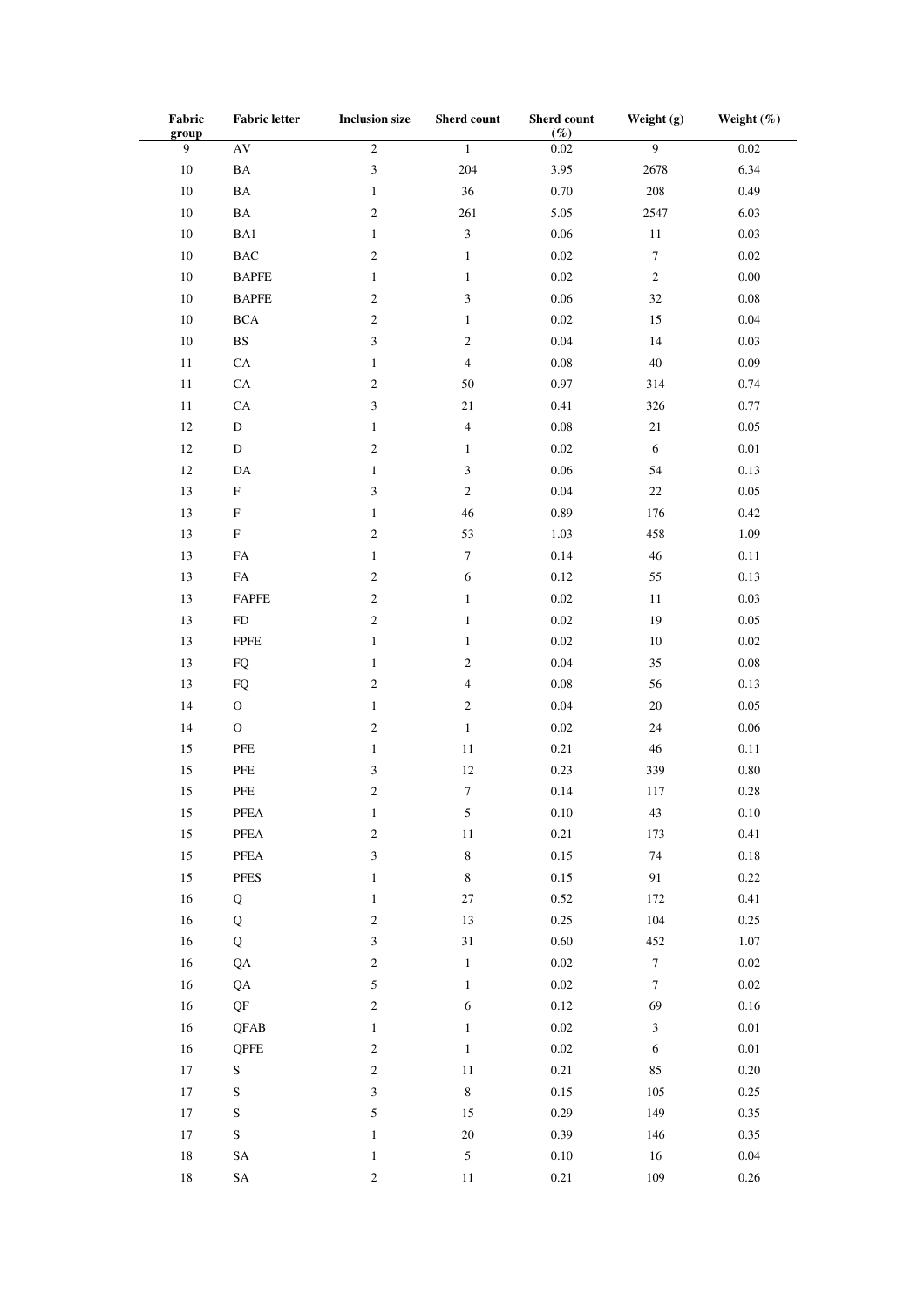| Fabric<br>group | <b>Fabric letter</b> | <b>Inclusion size</b> | <b>Sherd count</b> | <b>Sherd count</b><br>$( \% )$ | Weight $(g)$   | Weight $(\%)$ |
|-----------------|----------------------|-----------------------|--------------------|--------------------------------|----------------|---------------|
| 18              | SA                   | 3                     | 6                  | 0.12                           | 72             | 0.17          |
| 18              | SA                   | 5                     | 46                 | 0.89                           | 1091           | 2.58          |
| 18              | <b>SAPFE</b>         |                       |                    | 0.02                           | $\overline{4}$ | 0.01          |
| 18              | <b>SAPFE</b>         | 2                     | 8                  | 0.15                           | 107            | 0.25          |
| 18              | SВ                   | 4                     |                    | 0.02                           | 12             | 0.03          |
| 18              | <b>SPFE</b>          | 2                     |                    | 0.02                           | 9              | 0.02          |
| 18              | <b>SPFE</b>          |                       |                    | 0.02                           | $\overline{4}$ | 0.01          |
| 19              | <b>IND</b>           |                       | 210                | 3.93                           | 388            | 0.9           |
| <b>Totals</b>   |                      |                       | 5170               | 100                            | 42209          | 100           |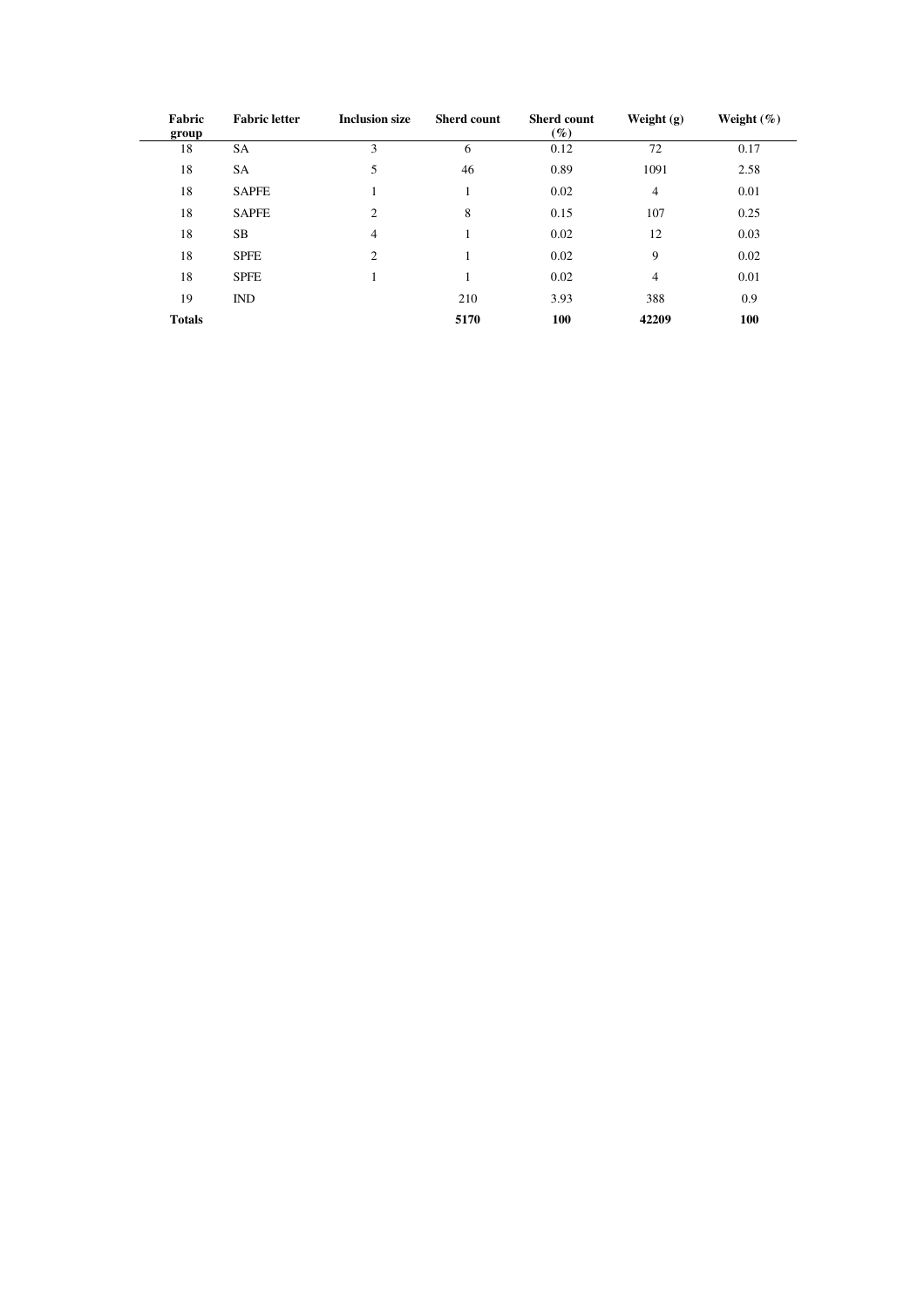| Fabric<br>group | Group name                   | <b>Fabric description</b>                                                                                                           | % by sherd<br>count |
|-----------------|------------------------------|-------------------------------------------------------------------------------------------------------------------------------------|---------------------|
| 1               | Sand                         | 20-30% very fine, sometimes micaceous sand                                                                                          | 57.54               |
| 2               | Sand and sandstone           | 10-30% fine micaceous sand and 1-3 pebbles; ferruginous pellets;<br>fine-grained, glauconitic sandstone up to 10 mm                 | 17.49               |
| 3               | Sand and calcareous          | 10% chalk/limestone, up to 10 mm; 10-20% sand, up to 1 mm;<br>1% ironstone and pebbles.                                             | 1.28                |
| 4               | Sand and flint               | 5% fine micaceous sand; 1-2% ill-sorted flint, 1-3 mm.                                                                              | 0.77                |
| 5               | Sand and quartzite           | 1% fine micaceous sand; 1-2% pebbles; 2% quartzite, mostly ><br>1mm.                                                                | 0.15                |
| 6               | Sand and ferruginous pellets | 10% fine micaceous sand; 1-2% pebbles; 1-3 % ironstone.                                                                             | 4.89                |
| 7               | Sand and shell               | 10% fine micaceous sand; 5% shell, up to 3 mm (10 % of which<br>is sometimes completely leached); 1-2% ironstone                    | 4.14                |
| 8               | Sand and organic             | 10% fine micaceous sand; 5% organic inclusions                                                                                      | 0.19                |
| 10              | Calcareous and sand          | 20% chalk/limestone, up to 10 mm; 5% sand, up to 1 mm; $1\%$<br>ironstone and pebbles                                               | 1.45                |
| 12              | Greensand                    | 10% fine Greensand                                                                                                                  | 0.27                |
| 13              | Organic                      | 5% organic inclusions                                                                                                               | 0.06                |
| 14              | Flint                        | Middle Bronze Age: 10-15% flint, 3 mm.<br>Late Bronze Age to Iron Age: 3-10% ill-sorted flint, 1-3 mm;<br>sometimes 5-10% fine sand | 2.24                |
| 15              | Flint, sand and quartzite    | 10% sand, < 1 mm; 1% flint, < 3mm; 2% quartzite, < 2 mm                                                                             | 0.12                |
| 16              | Quartzite                    | 5-20% angular quartzite, 1-6 mm; sometimes 5% sand                                                                                  | 1.57                |
| 18              | Ferruginous pellets          | 5% ferruginous pellets, <1 mm.                                                                                                      | 1.20                |
| 20              | <b>Shell</b>                 | 7-20% poorly-sorted fossil shell, up to 5 mm                                                                                        | 1.04                |
| 21              | Shell and sand               | 7-20% poorly-sorted fossil shell, up to 5 mm; 15% fine sand                                                                         | 1.55                |
| 22              | Indeterminate                |                                                                                                                                     | 4.04                |

*Table 6.3: Prehistoric pottery: fabric groups by % of assemblage*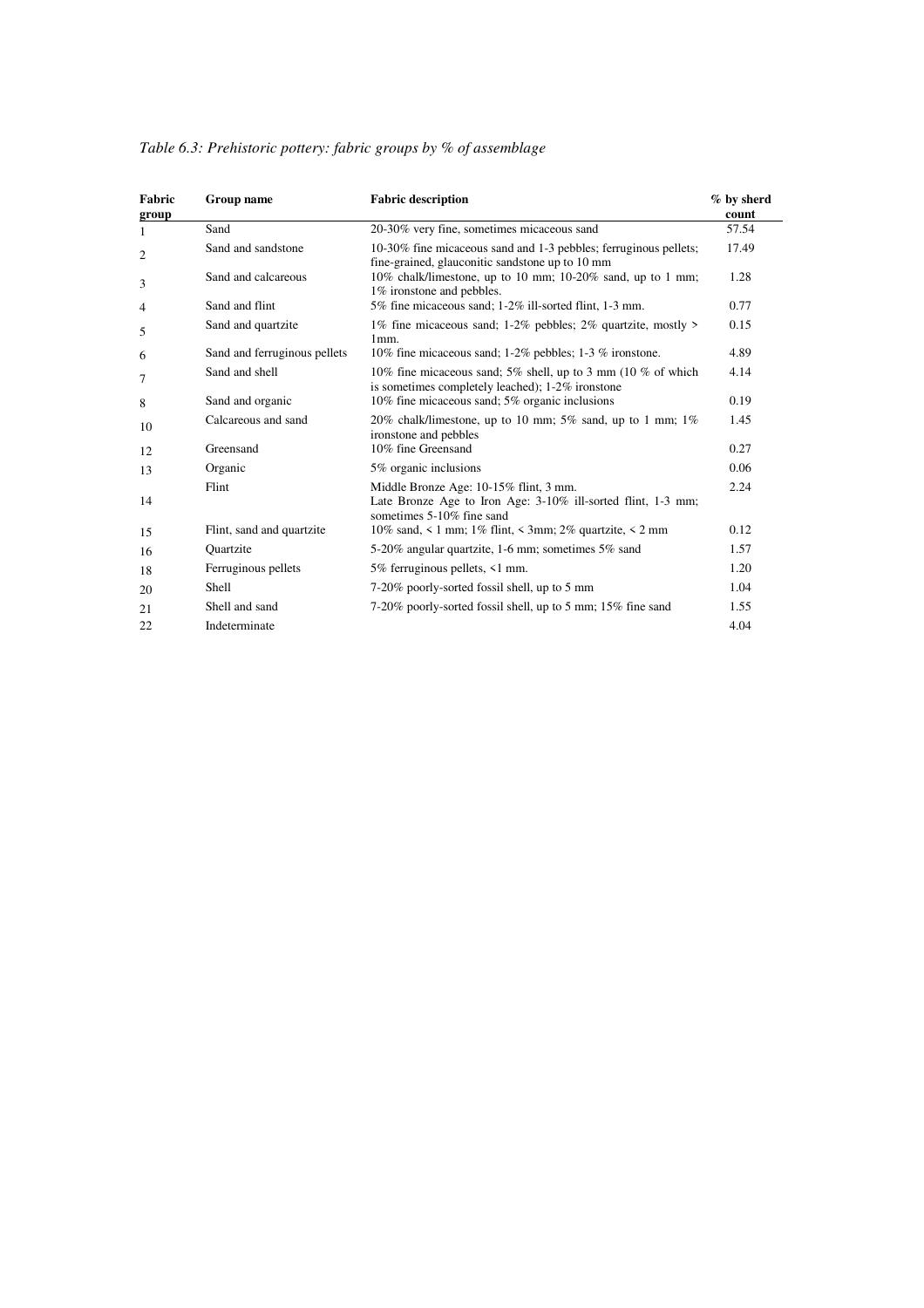|                   |                |                |    |    |   |     |     |              | <b>Fabric groups</b> |              |    |                |    |    |    |    |    |        |                |
|-------------------|----------------|----------------|----|----|---|-----|-----|--------------|----------------------|--------------|----|----------------|----|----|----|----|----|--------|----------------|
| Date              | 1              | $\overline{2}$ | 3  | 4  | 5 | 6   | 7   | 8            | 10                   | 12           | 13 | 14             | 15 | 16 | 18 | 20 | 21 | 22     | <b>Total</b>   |
| <b>MBA</b>        |                |                |    |    |   |     |     |              |                      |              |    | 1              |    |    |    |    |    |        | 1              |
| LBA               |                |                |    | 2  | 8 |     |     |              |                      |              |    | 20             | 6  | 81 |    |    |    | 1      | 118            |
| <b>LBA OR EIA</b> | 8              | 1              |    | 36 |   |     |     |              |                      | 1            |    | 80             |    |    |    |    |    |        | 126            |
| <b>LBA TO MIA</b> | 20             |                |    |    |   |     |     |              |                      |              |    |                |    |    |    |    |    |        | 20             |
| <b>EIA</b>        | 481            | 101            | 13 |    |   | 64  | 40  |              | 5                    | $\mathbf{1}$ |    | $\mathfrak{Z}$ |    |    | 10 | 49 | 20 | $\tau$ | 794            |
| EIA?              |                |                |    |    |   |     |     |              |                      |              |    |                |    |    |    |    | 39 |        | 39             |
| EIA1              | 23             | 4              |    |    |   |     | 3   |              | 1                    |              |    |                |    |    |    |    |    |        | 31             |
| EIA <sub>2</sub>  |                |                |    |    |   |     |     |              |                      |              |    |                |    |    |    | 5  | 19 |        | 24             |
| <b>EIA OR MIA</b> | 2206 783       |                | 53 | 2  |   | 183 | 132 | 9            | 69                   | 8            | 3  | 10             |    |    | 49 |    |    | 4      | 3511           |
| <b>MIA</b>        | 199            | 8              |    |    |   | 6   | 38  | $\mathbf{1}$ |                      | 3            |    |                |    |    | 3  |    | 2  |        | 260            |
| <b>MIA OR LIA</b> | $\mathfrak{2}$ |                |    |    |   |     |     |              |                      |              |    |                |    |    |    |    |    |        | $\overline{c}$ |
| IA                | 15             |                |    |    |   |     |     |              |                      | 1            |    |                |    |    |    |    |    | 1      | 17             |
| IA?               | 3              |                |    |    |   |     |     |              |                      |              |    |                |    |    |    |    |    |        | 3              |
| <b>LPREH</b>      |                |                |    |    |   |     |     |              |                      |              |    | 1              |    |    |    |    |    |        | 1              |
| IA OR SAX?        | 1              |                |    |    |   |     |     |              |                      |              |    |                |    |    |    |    |    |        | 1              |
| $\mathbf{IND}$    | 17             | 7              |    |    |   |     | 1   |              |                      |              |    | 1              |    |    |    |    |    | 196    | 222            |
| <b>TOTAL</b>      | 2975 904       |                | 66 | 40 | 8 | 253 | 214 | 10           | 75                   | 14           | 3  | 116            | 6  | 81 | 62 | 54 | 80 | 209    | 5170           |

*Table 6.4:Prehistoric pottery: fabric groups by phase (quantified by sherd count)*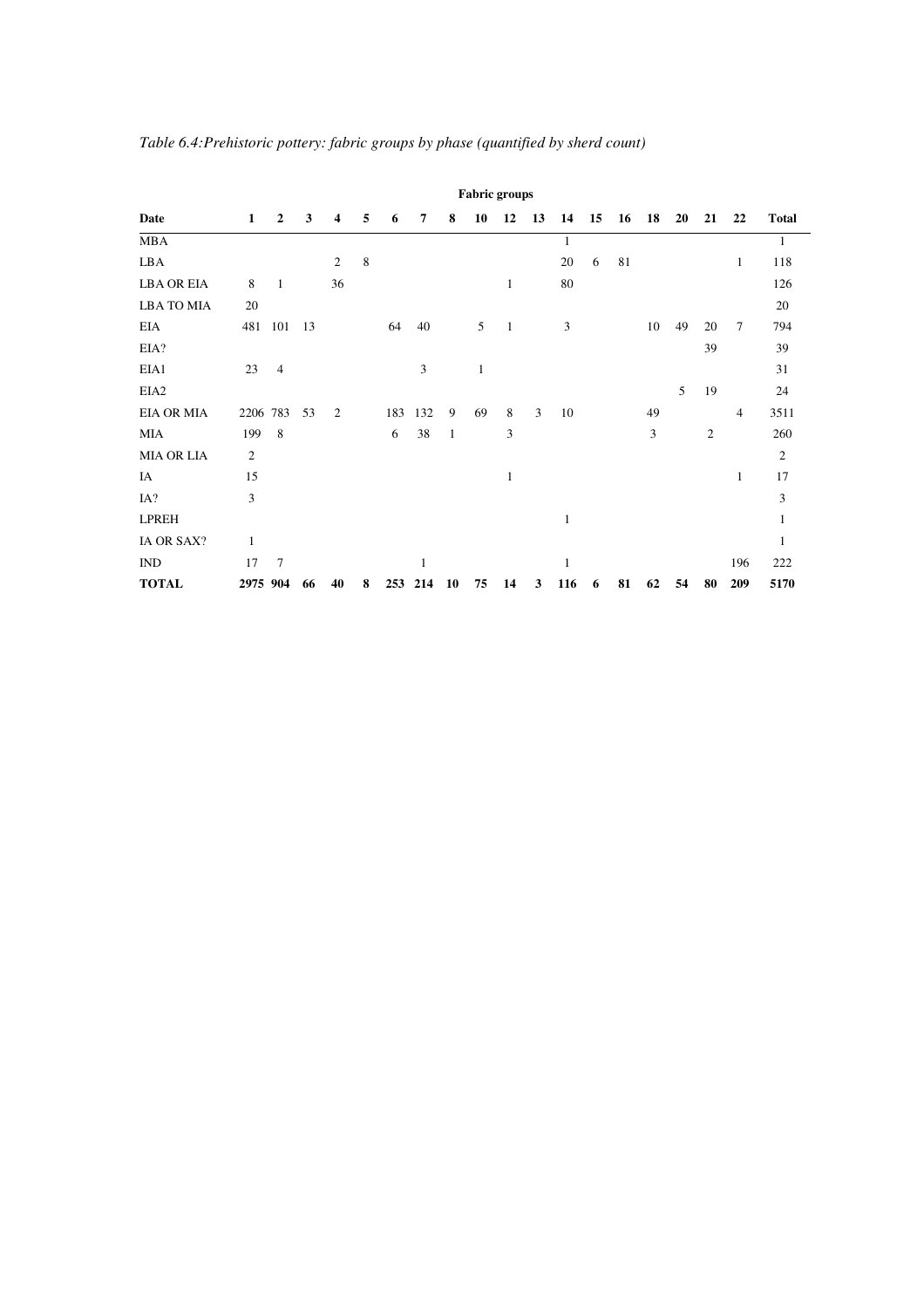## *Table 6.5: Prehistoric pottery form types*

|                | Form Form description                                                                                                                                                     | <b>Sherd</b><br>count | Weight $(g)$ | <b>Vessel</b><br>count | $\%$ by<br>vessel<br>count |
|----------------|---------------------------------------------------------------------------------------------------------------------------------------------------------------------------|-----------------------|--------------|------------------------|----------------------------|
| A <sub>0</sub> | Vessels with expanded rims                                                                                                                                                | 1                     | 10           | 1                      | 0.7                        |
| A2             | Rims expanded towards exterior                                                                                                                                            | 2                     | 36           | 2                      | 1.4                        |
| A <sub>3</sub> | T-shaped rim jars/bowls                                                                                                                                                   | 24                    | 906          | 9                      | 6.1                        |
| B1             | Slack-shouldered jars                                                                                                                                                     | 69                    | 1067         | 30                     | 20.3                       |
| <b>B2</b>      | Globular jars with rounded or baggy profiles                                                                                                                              | 100                   | 1346         | 40                     | 27.0                       |
| B <sub>3</sub> | Barrel jars with profiles regularly convex or incurving at rim                                                                                                            | 13                    | 260          | 12                     | 8.1                        |
| $_{\rm CO}$    | Angular vessels                                                                                                                                                           | 3                     | 16           | 3                      | 2.0                        |
| C2A            | Bowls with a long flared rim, low globular body and sharp angle at neck.<br>Red coated. The width of the body at its widest is less than or equal to<br>the rim diameter. | 22                    | 234          | 17                     | 11.5                       |
| C2B            | Furrowed bowls                                                                                                                                                            | 1                     | 15           | 1                      | 0.7                        |
| C2C            | Bowls with sharp angular shoulder and neck carination, with flared rim.<br>Usually decorated with incised lines.                                                          | 38                    | 376          | 22                     | 14.9                       |
| C2E            | Bowls with a rounded shoulder and long, flared rim. Applied cordon.                                                                                                       | 19                    | 238          | 1                      | 0.7                        |
| D <sub>0</sub> | Fine globular or rounded vessels with carefully smoothed or burnished<br>surfaces                                                                                         | 1                     | 10           | 1                      | 0.7                        |
| D1             | Middle Iron Age rounded bowls                                                                                                                                             | 17                    | 276          | 9                      | 6.1                        |
| <b>Total</b>   |                                                                                                                                                                           | 310                   | 4790         | 148                    | 100.0                      |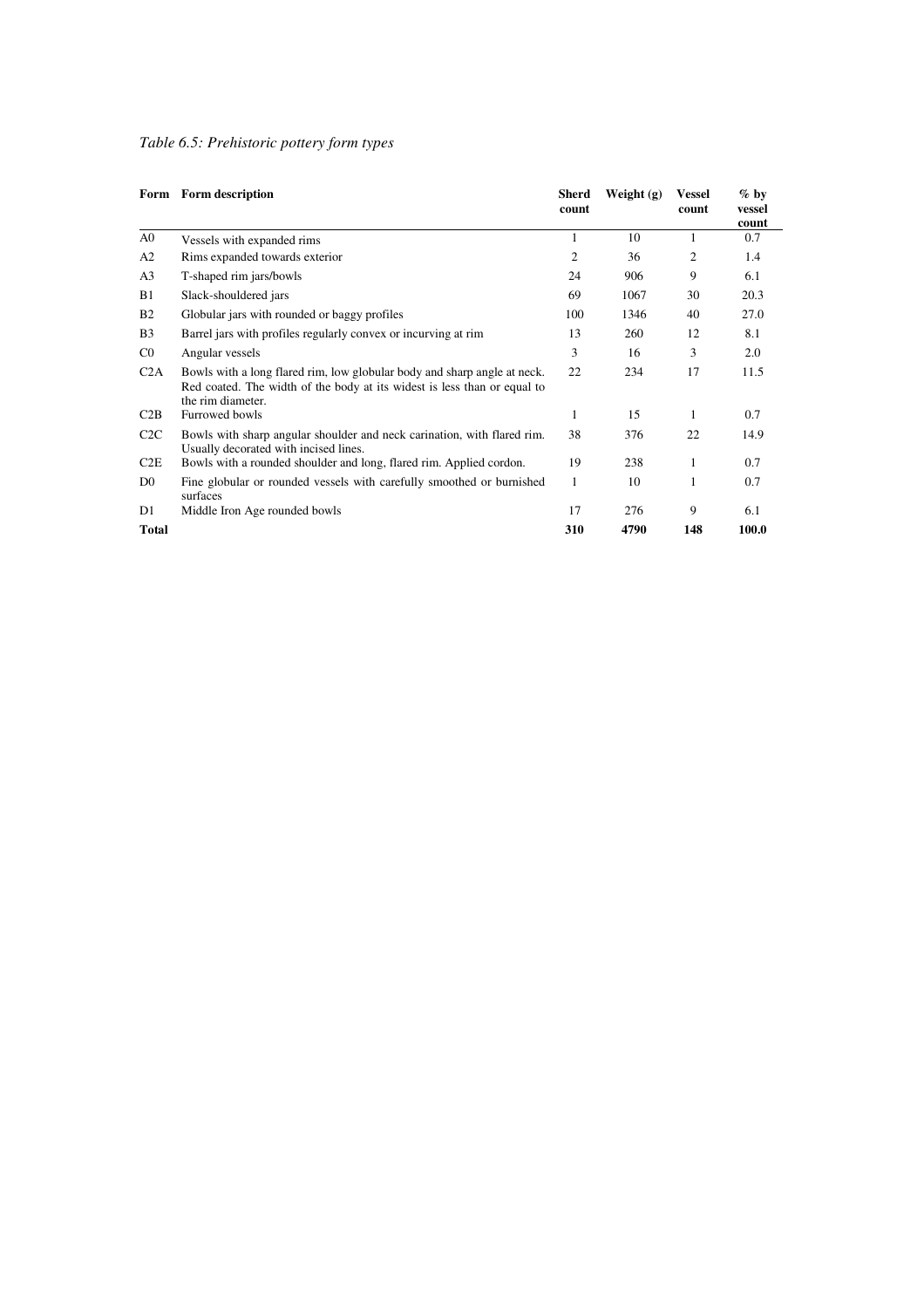|           |  |  | Table 6.6: Prehistoric pottery: correlation of fine to intermediate fabrics (inclusion sizes 1, 2 and 4) |  |  |  |
|-----------|--|--|----------------------------------------------------------------------------------------------------------|--|--|--|
| with form |  |  |                                                                                                          |  |  |  |

|                          |                        |              |                |                        |                |                |                |                | Form             |                |                |              |                                                                               |              |              |    |                |
|--------------------------|------------------------|--------------|----------------|------------------------|----------------|----------------|----------------|----------------|------------------|----------------|----------------|--------------|-------------------------------------------------------------------------------|--------------|--------------|----|----------------|
| <b>Fabric</b> group      | <b>Fabric number</b>   | A0           |                | $A2 \quad A3 \quad B0$ |                | <b>B1</b>      | B <sub>2</sub> | <b>B3</b>      | C <sub>0</sub>   | C1             |                |              | C <sub>2</sub> C <sub>2</sub> B C <sub>2</sub> C <sub>2</sub> D <sub>D0</sub> |              |              | D1 | <b>Total</b>   |
| $\overline{1}$ (Sand)    | Fine 1                 |              |                | 1                      |                | 13             | 30             | 7              | $\mathbf{2}$     |                | 13             | 1            | 8                                                                             |              | 1            | 8  | 84             |
|                          | Intermediate 2         |              |                |                        |                | 5              | $\overline{7}$ | $\overline{c}$ |                  |                | $\mathfrak{2}$ |              | $\overline{4}$                                                                |              |              | 1  | 21             |
|                          | Fine to Intermediate 4 |              | $\mathfrak{2}$ | $\overline{c}$         |                | 5              |                |                |                  | $\mathbf{1}$   | $\mathbf{2}$   |              |                                                                               | $\mathbf{1}$ |              |    | 13             |
|                          | <b>Subtotal</b>        |              | $\overline{2}$ | 3                      |                | 23             | 37             | 9              | $\boldsymbol{2}$ | $\mathbf{1}$   | 17             | $\mathbf{1}$ | 12                                                                            | $\mathbf{1}$ | $\mathbf{1}$ | 9  | 118            |
| 2 (Sand and sandstone)   | Fine 1                 |              |                |                        |                | $\overline{c}$ |                |                |                  |                |                |              |                                                                               |              |              |    | $\overline{2}$ |
|                          | Intermediate 2         |              |                | $\mathbf{1}$           |                | 5              | $\mathbf{1}$   |                |                  |                |                |              | $\overline{c}$                                                                |              |              |    | 9              |
|                          | Fine to Intermediate 4 |              |                |                        |                | $\overline{c}$ |                |                |                  |                | 1              |              | 1                                                                             |              |              |    | $\overline{4}$ |
|                          | <b>Subtotal</b>        |              |                | 1                      |                | 9              | $\mathbf{1}$   |                |                  |                | 1              |              | 3                                                                             |              |              |    | 15             |
| 3 (Sand and calcareous)  | Intermediate 2         |              |                |                        |                |                |                | 1              |                  |                |                |              |                                                                               |              |              |    | 1              |
| 4 (Sand and flint)       | Fine 1                 |              |                |                        |                |                |                |                |                  |                |                |              | $\mathbf{1}$                                                                  |              |              |    | 1              |
|                          | Intermediate 2         |              |                |                        | $\mathbf{1}$   |                |                |                |                  |                |                |              |                                                                               |              |              |    | 1              |
|                          | <b>Subtotal</b>        |              |                |                        | 1              |                |                |                |                  |                |                |              | 1                                                                             |              |              |    | 2              |
| 5 (Sand and quartzite)   | Intermediate 2         |              |                |                        | $\overline{c}$ |                |                |                |                  |                |                |              | 1                                                                             |              |              |    | 3              |
| 6 (Sand and ferruginous) | Fine 1                 |              | $\mathbf{1}$   |                        |                | $\overline{c}$ | $\mathbf{1}$   |                |                  |                | 2              |              |                                                                               |              |              |    | 6              |
|                          | Intermediate 2         |              |                |                        |                | $\mathbf{1}$   |                |                |                  |                |                |              |                                                                               |              |              |    | 1              |
|                          | <b>Subtotal</b>        |              | 1              |                        |                | 3              | $\mathbf{1}$   |                |                  |                | $\overline{2}$ |              |                                                                               |              |              |    | 7              |
| 7 (Sand and shell)       | Fine 1                 |              | $\mathbf{1}$   | 2                      |                | 5              | 3              |                |                  |                |                |              | 1                                                                             |              |              |    | 12             |
|                          | Intermediate 2         | 1            |                |                        |                | 3              |                |                |                  |                |                |              |                                                                               |              |              |    | $\overline{4}$ |
|                          | <b>Subtotal</b>        | $\mathbf{1}$ | $\mathbf{1}$   | $\mathbf{2}$           |                | 8              | 3              |                |                  |                |                |              | 1                                                                             |              |              |    | 16             |
| 8 (Sand and organic)     | Intermediate 2         |              |                |                        |                |                |                |                | 1                |                |                |              |                                                                               |              |              |    | $\mathbf{1}$   |
| 12 (Greensand)           | Fine 1                 |              |                |                        |                |                |                | 2              |                  |                |                |              |                                                                               |              |              |    | 2              |
| $14$ (Flint)             | Fine 1                 |              |                | 1                      |                |                |                |                |                  |                |                |              |                                                                               |              |              |    | 1              |
|                          | Intermediate 2         |              |                |                        |                | 4              | 1              |                | $\mathbf{1}$     |                | 1              |              |                                                                               |              |              |    | 7              |
|                          | <b>Subtotal</b>        |              |                | 1                      |                | 4              | $\mathbf{1}$   |                | $\mathbf{1}$     |                | $\mathbf{1}$   |              |                                                                               |              |              |    | 8              |
| 16 (Quartzite)           | Fine 1                 |              |                |                        |                |                |                |                | $\mathbf{1}$     |                |                |              | $\mathbf{1}$                                                                  |              |              |    | 2              |
|                          | Intermediate 2         |              |                |                        | 1              |                |                |                | 1                |                |                |              | 2                                                                             |              |              |    | 4              |
|                          | <b>Subtotal</b>        |              |                |                        | $\mathbf{1}$   |                |                |                | $\mathbf{2}$     |                |                |              | 3                                                                             |              |              |    | 6              |
| 18 (Ferruginous pellets) | Fine 1                 |              |                |                        |                | 1              |                |                |                  |                |                |              |                                                                               |              |              |    | 1              |
| 20 (Shell)               | Intermediate 2         |              |                | $\mathbf{1}$           |                | 3              |                |                |                  |                |                | $\mathbf{1}$ |                                                                               |              |              |    | 5              |
| 21 (Shell and sand)      | Intermediate 2         |              |                |                        |                |                | $\mathbf{1}$   |                |                  | $\mathbf{1}$   |                |              |                                                                               |              |              |    | 2              |
|                          | Fine to Intermediate 4 |              |                | 3                      |                | 1              |                |                |                  |                |                |              |                                                                               |              |              |    | 4              |
|                          | <b>Subtotal</b>        |              |                | 3                      |                | 1              | 1              |                |                  | 1              |                |              |                                                                               |              |              |    | 6              |
| <b>Total</b>             |                        | 1            | 4              | 11                     | 4              | 52             | 44             | 12             | 6                | $\overline{2}$ | 21             | $\mathbf{2}$ | 21                                                                            | 1            | 1            | 9  | 191            |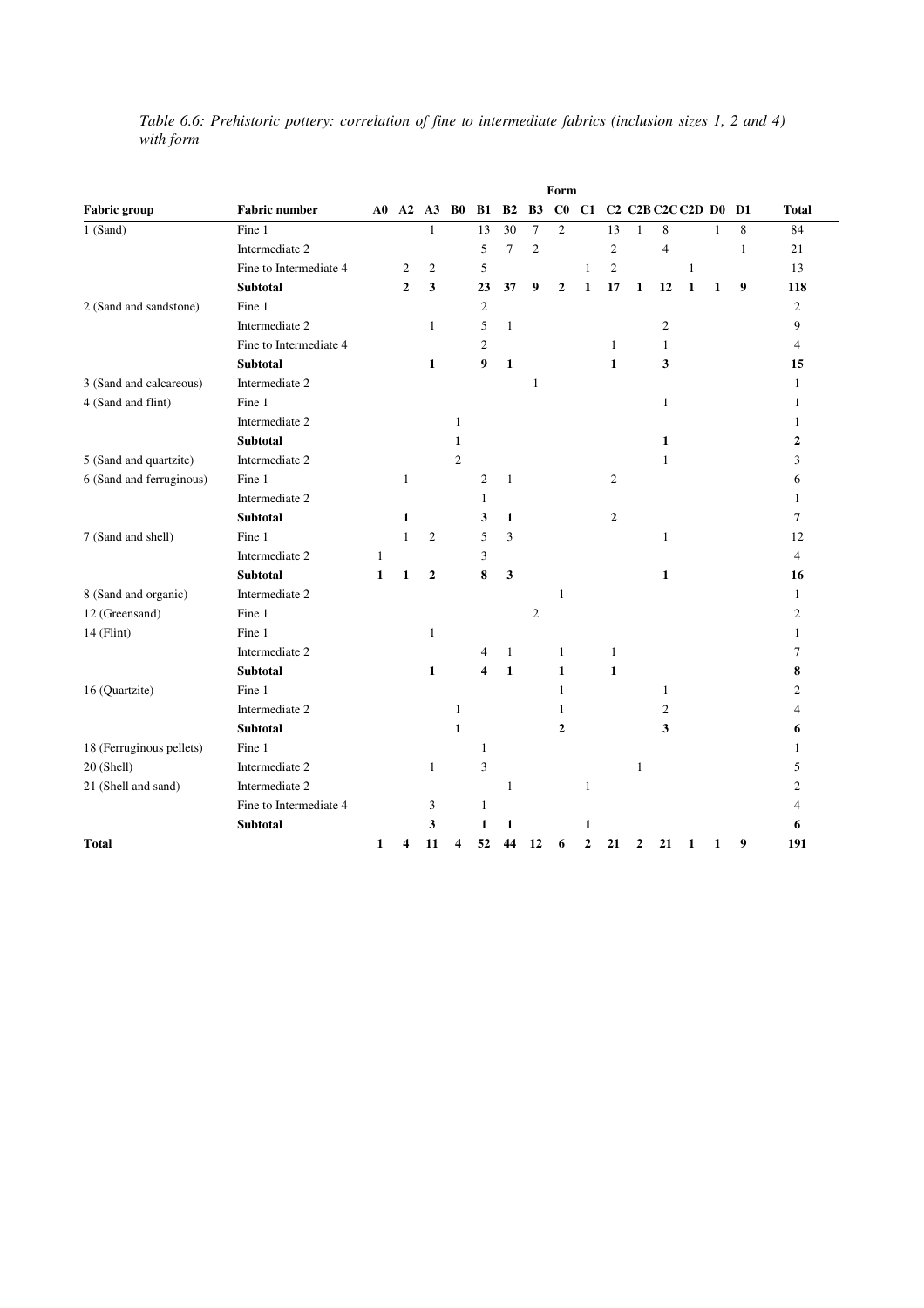|                          |                  |                |    |           | Forms     |                |     |              |
|--------------------------|------------------|----------------|----|-----------|-----------|----------------|-----|--------------|
| <b>Fabric group</b>      | Fabric<br>number | A3             | B1 | <b>B2</b> | <b>B3</b> | C <sub>2</sub> | C2C | <b>Total</b> |
| $1$ (Sand)               | 3                |                |    |           |           |                | 5   | 6            |
| 2 (Sand and sandstone)   | 3                |                | 6  |           |           |                |     |              |
| 6 (Sand and ferruginous) | 3                |                | 3  |           |           |                |     |              |
| 10 (Calcareous and sand) | 3                |                |    |           |           |                |     |              |
| 16 (Quartzite)           | 3                |                |    |           |           |                |     |              |
| $20$ (Shell)             | 5                | $\overline{2}$ |    |           |           |                |     |              |
| 21 (Shell and sand)      | 3                |                |    |           |           |                |     |              |
|                          | 5                | 17             |    |           |           |                |     | 18           |
|                          | Subtotal         | 17             |    |           |           |                |     | 19           |
| <b>Total</b>             |                  | 19             | 11 |           |           |                | 6   | 39           |

*Table 6.7: Prehistoric pottery: correlation of coarse fabrics (inclusion sizes 3 and 5) with form*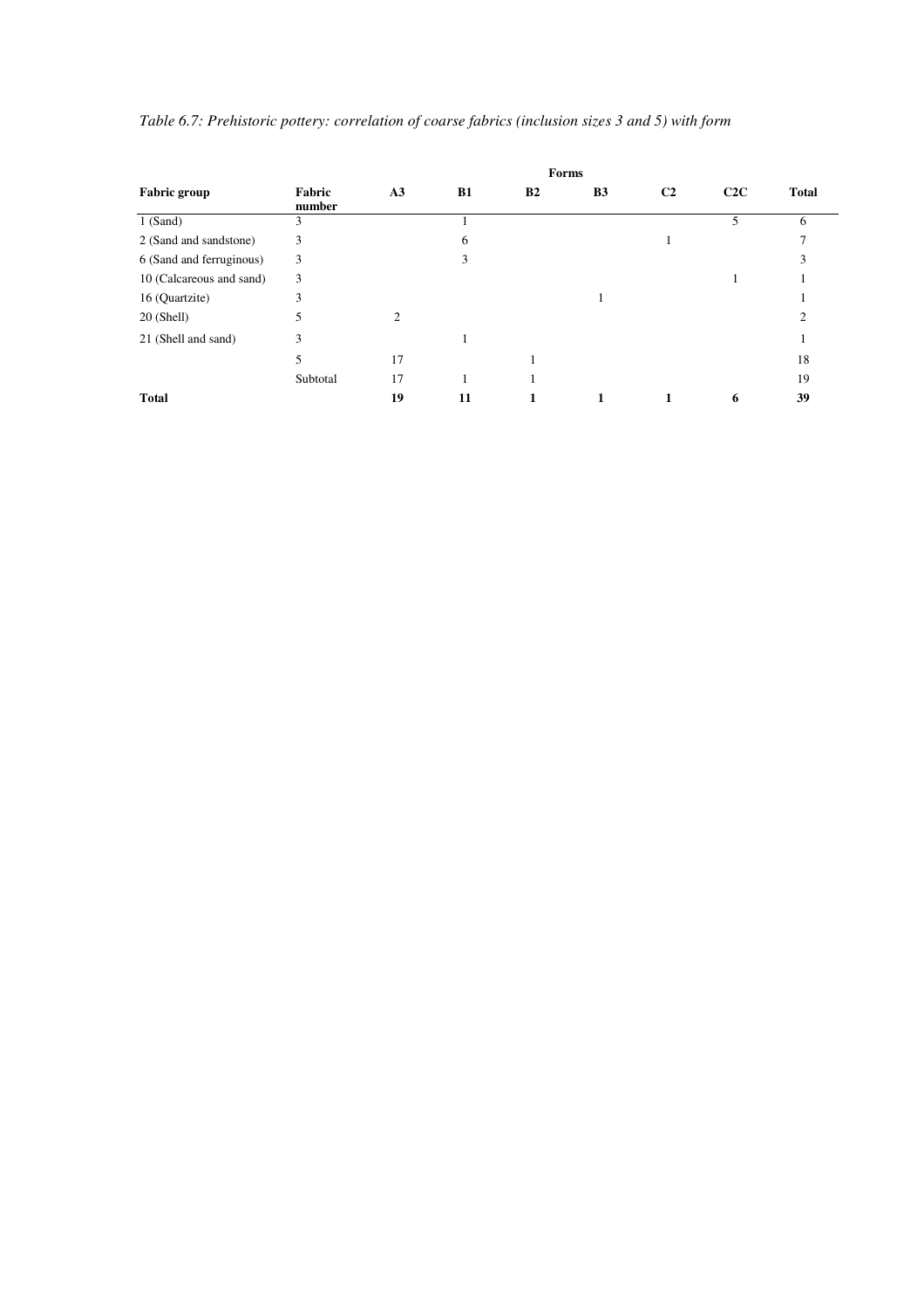### *Table 6.8: Surface treatment of prehistoric pottery*

| <b>Surface treatment</b>   | <b>Sherd count</b> | Weight $(g)$ | % by sherd count |
|----------------------------|--------------------|--------------|------------------|
| None                       | 2097               | 14304        | 40               |
| 1 Smoothed                 | 606                | 5142         | 12               |
| 2 Roughly smoothed         | 1494               | 14465        | 29               |
| 3 Burnished                | 856                | 7015         | 17               |
| 4 Red-coated               | 35                 | 313          | 1                |
| 5 Wiped                    | 23                 | 522          | $\leq$ 1         |
| 6 Red-coated and burnished | 58                 | 428          |                  |
| 7 Dragged                  |                    | 20           | $\leq$ 1         |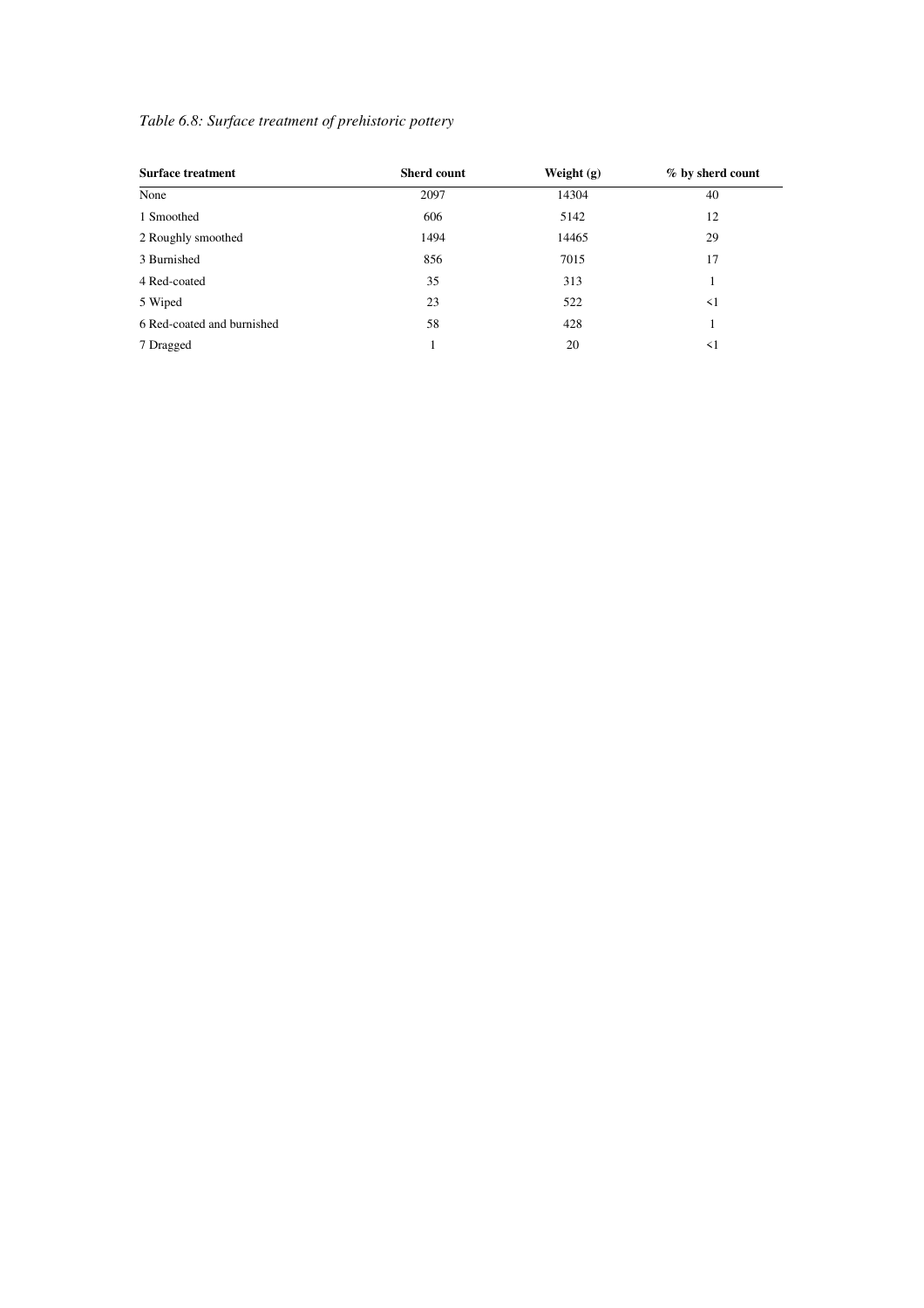| <b>Surface treatment</b>   | ${\bf A0}$ | A <sub>2</sub> | A <sub>3</sub> | <b>B1</b> | B <sub>2</sub> | <b>B3</b> | C <sub>0</sub> | C2A | C2B | C2C | C2E | D <sub>0</sub> | D1  | <b>Total</b> |
|----------------------------|------------|----------------|----------------|-----------|----------------|-----------|----------------|-----|-----|-----|-----|----------------|-----|--------------|
| None                       |            |                | 19             | 129       | 239            | 15        |                | 25  |     | 82  |     |                | 19  | 630          |
| 1 Smoothed                 |            |                | 13             | 38        | 130            | 12        |                | 17  |     | 103 |     |                | 148 | 461          |
| 2 Roughly smoothed         | 10         | 36             | 816            | 701       | 389            | 207       | 13             | 57  |     | 50  |     | 10             |     | 2289         |
| 3 Burnished                |            |                |                | 80        | 550            | 26        | 2              | 86  | 15  | 77  | 238 |                | 109 | 1157         |
| 4 Red-coated               |            |                |                |           |                |           |                | 23  |     |     |     |                |     | 23           |
| 5 Wiped                    |            |                | 57             | 19        | 38             |           |                | 3   |     | 64  |     |                |     | 181          |
| 6 Red-coated and burnished |            |                |                |           |                |           |                | 23  |     |     |     |                |     | 23           |
| <b>Total</b>               | 10         | 36             | 906            | 1067      | 1346           | 260       | 16             | 234 | 15  | 376 | 238 | 10             | 276 | 4790         |

*Table 6.9: Prehistoric pottery: correlation of surface treatment to form.Quantification by sherd count*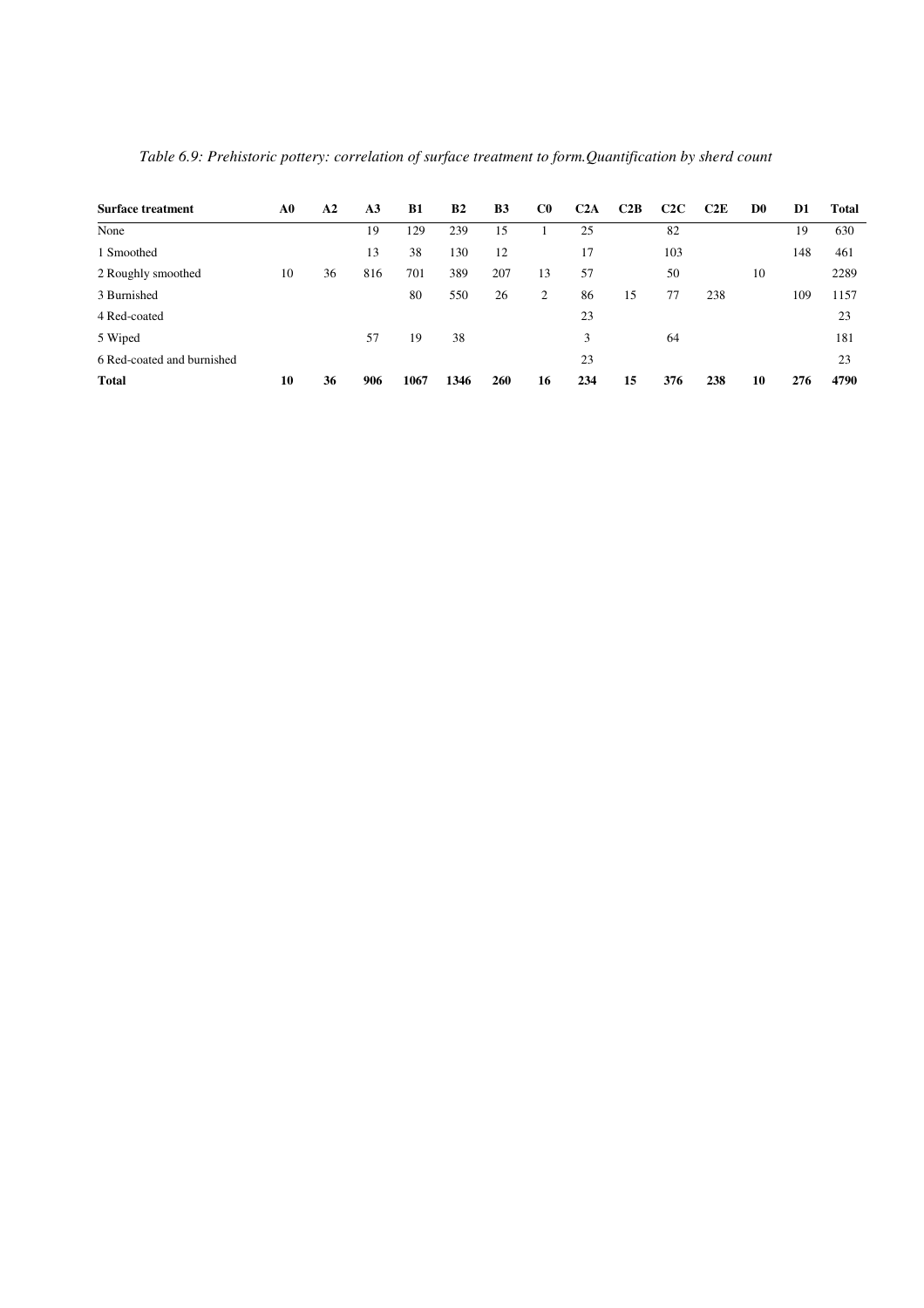|  |  |  |  |  | Table 6.10: Prehistoric pottery decoration |
|--|--|--|--|--|--------------------------------------------|
|--|--|--|--|--|--------------------------------------------|

| <b>Decoration type</b>       | <b>Vessel count</b> |
|------------------------------|---------------------|
| Pie crust                    | 4                   |
| Fingertip impressions on rim | 6                   |
| Slashed/incised row/panel    | 5                   |
| Grooved panel                | 3                   |
| Fingernail incised           | 1                   |
| Fingertip impressions        | 7                   |
| Early All Cannings designs   | 4                   |
| Dots                         | $\overline{c}$      |
| Incised design               | 11                  |
| Grooved design               | 15                  |
| Tool impressions             | 1                   |
| Total                        | 59                  |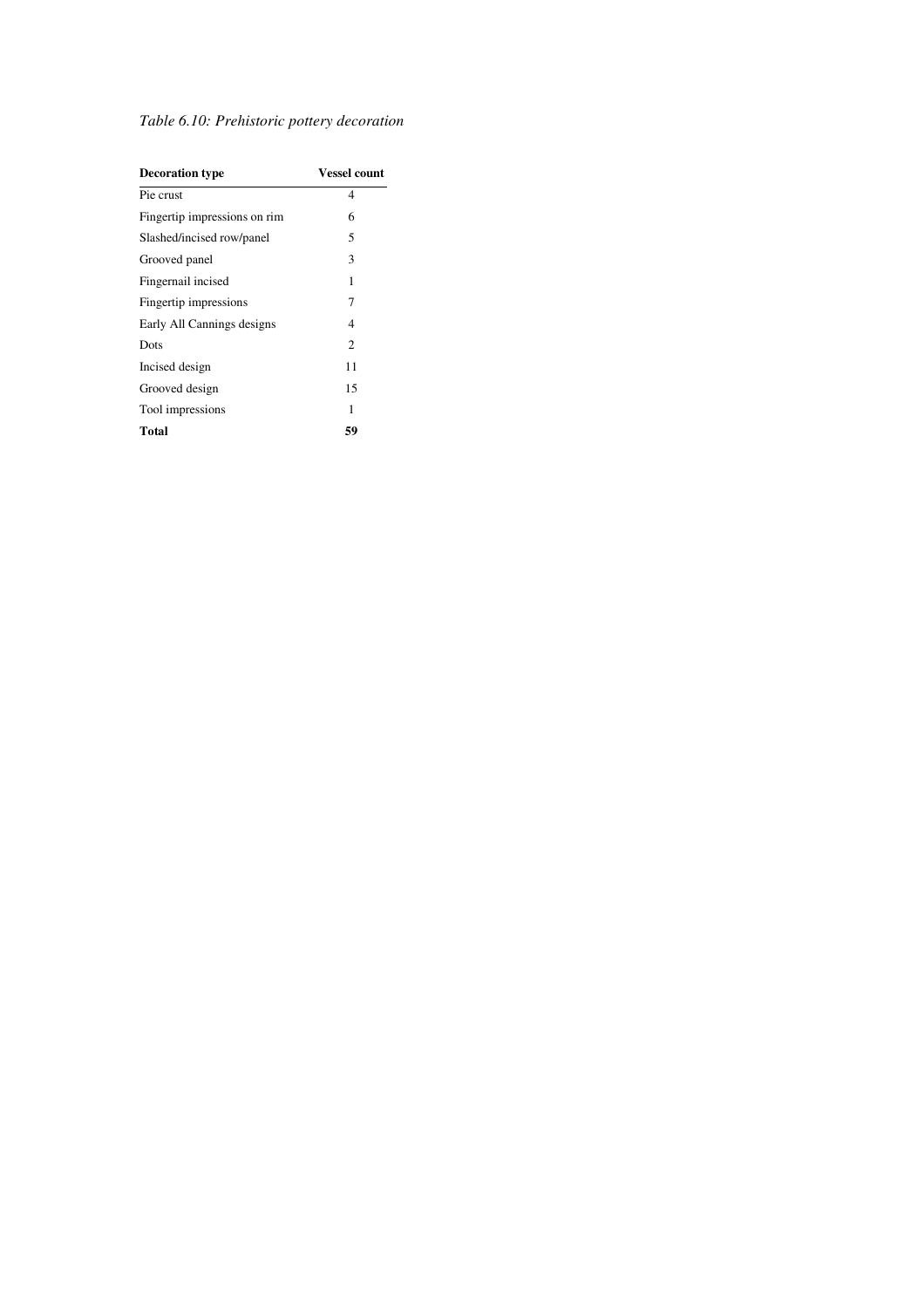| Date             | <b>Sherd count</b> | Weight $(g)$ |
|------------------|--------------------|--------------|
| <b>LBA</b>       | 15                 | 118          |
| LBA or EIA       | 57                 | 488          |
| <b>EIA</b>       | 385                | 3533         |
| EIA?             | 10                 | 104          |
| EIA1             | 15                 | 181          |
| EIA <sub>2</sub> | 9                  | 90           |
| EIA or MIA       | 1804               | 15,704       |
| <b>MIA</b>       | 7                  | 88           |
| Indeterminate    | 68                 | 173          |
| <b>Total</b>     | 2370               | 20,479       |

### *Table 6.11: Prehistoric pottery from the midden in Trench 14*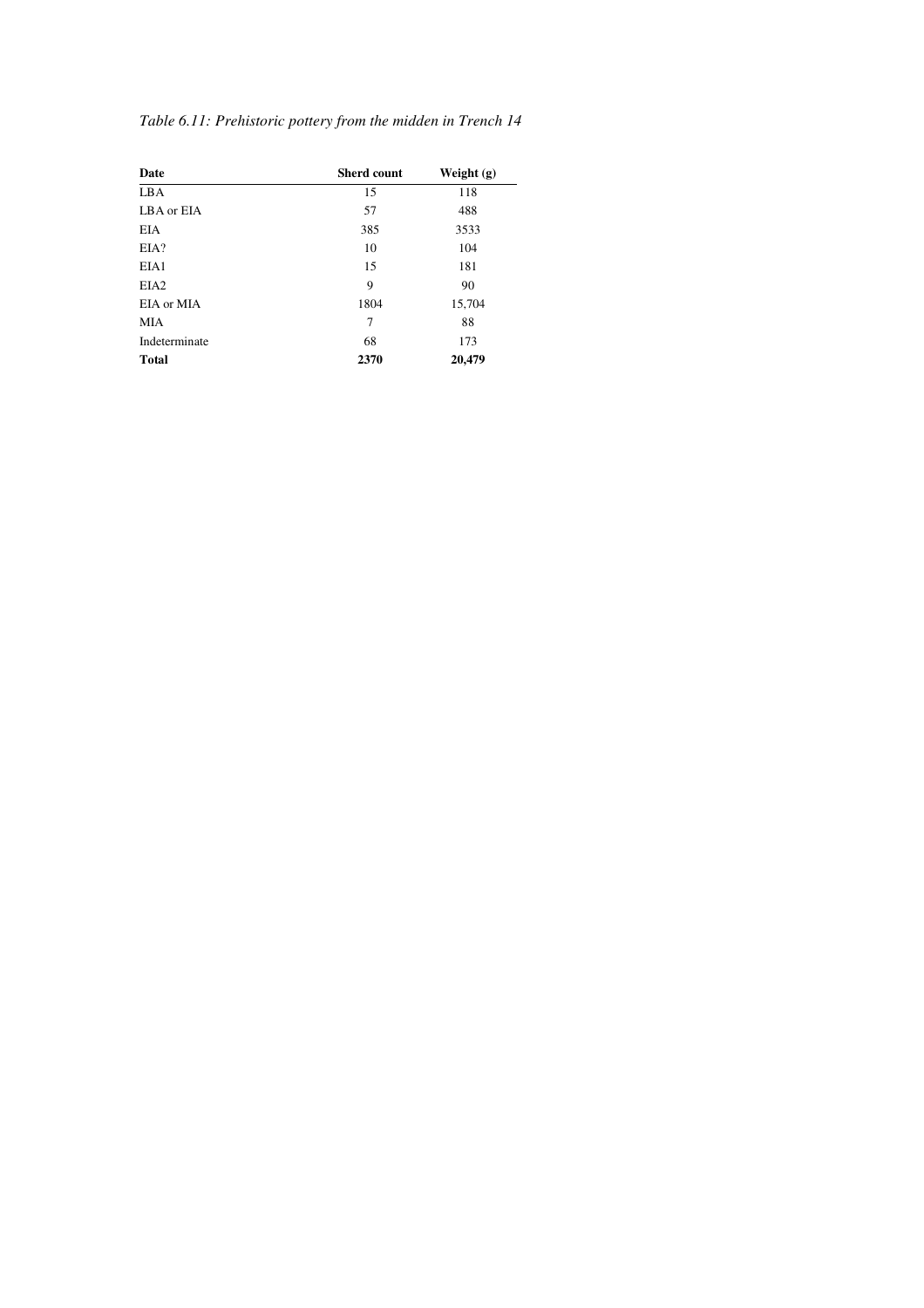| No. | <b>Site</b> | <b>Trench</b>         | <b>Feature</b> | <b>Feature type</b>      | <b>Context</b> | Form                     | Fabric<br>Group | Date             |
|-----|-------------|-----------------------|----------------|--------------------------|----------------|--------------------------|-----------------|------------------|
| 55  | Hill Farm   | Visitor Car Park 135  |                | Pit fill                 | 179            | $\overline{\phantom{a}}$ | 14              | E Neo            |
| 56  | Hill Farm   | Visitor Car Park 228  |                | Ditch fill               | 232            | $\overline{\phantom{a}}$ | $\mathbf{1}$    | E Neo            |
| 57  | Hill Farm   | Visitor Car Park 88   |                | Ditch fill               | 179            | C <sub>0</sub>           | 14              | E Neo            |
| 58  | LWNT'04     | 14                    | 1407           | Pebble layer             | 1407           | B <sub>3</sub>           | 16              | LBA              |
| 59  | Hill Farm   | Offices               | 582            | Ditch fill               | 585            | C2C                      | $\mathbf{1}$    | EIA1             |
| 60  | LWNT'04     | 14                    | 1401           | Midden/ occupation layer | 1401           | C2C                      | $\mathbf{1}$    | <b>EIA</b>       |
| 61  | LWNT'04     | 14                    | 1413           | Midden/ occupation layer | 1413           | C2C                      | $\mathbf{1}$    | <b>EIA</b>       |
| 62  | LWNT'04     | 14                    | 1413           | Midden/ occupation layer | 1413           | C <sub>2</sub> C         | $\mathbf{1}$    | EIA1             |
| 63  | LWNT'04     | 14                    | 1413           | Midden/ occupation layer | 1413           | A3                       | $\tau$          | EIA1             |
| 64  | LWNT'04     | 15                    | 15018          | Pit fill                 | 15019          | C2E                      | $1\,$           | <b>EIA</b>       |
| 65  | LWNT'04     | 15                    | 15150          | Ditch fill               | 15149          | C2C                      | $\mathbf{1}$    | <b>EIA</b>       |
| 66  | LWNT'04     | 19                    | 19055          | Pit fill                 | 19114          | C <sub>2</sub> C         | $\overline{c}$  | EIA1             |
| 67  | LWNT'04     | 15                    | 15018          | Pit fill                 | 15019          | A3                       | 21              | EIA <sub>2</sub> |
| 68  | Hill Farm   | Offices               | 605            | Pit fill                 | 607            | $\overline{\phantom{a}}$ | $1\,$           | EIA or MIA       |
| 69  | LWNT'04     | 14                    | 1401           | Midden/ occupation layer | 1401           | B2                       | $1\,$           | <b>MIA</b>       |
| 70  | LWNT'04     | 15                    | 15010          | Pit fill                 | 15035          | $\Box$                   | $\mathbf{1}$    | <b>MIA</b>       |
| 71  | LWNT'04     | 15                    | 15143          | Gully fill               | 15142          | D1                       | $\mathbf{1}$    | <b>MIA</b>       |
| 72  | LWNT'04     | 15                    | 15306          | Ditch fill               | 15272          | B2                       | $1\,$           | <b>MIA</b>       |
| 73  | LWNT'04     | 19                    | 19006          | Gully fill               | 19007          | $\overline{\phantom{a}}$ | 8               | <b>MIA</b>       |
| 74  | LWNT'04     | 19                    | 19037          | Gully fill               | 19025          | C <sub>0</sub>           | $\mathbf{1}$    | <b>MIA</b>       |
| 75  | LWNT'04     | 19                    | 19055          | Pit fill                 | 19056          | B <sub>3</sub>           | 12              | <b>MIA</b>       |
| 76  | Hill Farm   | Drainage              | 559            | Pit fill                 | 561            | D <sub>0</sub>           | $\mathbf{1}$    | <b>MIA</b>       |
| 77  | Hill Farm   | Drainage              | 895            | Ditch fill               | 890            | B2                       | $1\,$           | <b>MIA</b>       |
| 78  | Hill Farm   | Offices               | 625            | Pit fill                 | 628            | B <sub>3</sub>           | $\mathbf{1}$    | <b>MIA</b>       |
| 79  | Hill Farm   | Offices               | 12066          | Ditch fill               | 619            | B <sub>3</sub>           | 3               | <b>MIA</b>       |
| 80  | Hill Farm   | <b>Staff Car Park</b> | 12             | Furrow fill              | 13             | $\overline{a}$           | $1\,$           | <b>MIA</b>       |
| 81  | Hill Farm   | Visitor Car Park 24   |                | Pit fill                 | 21             | $\frac{1}{2}$            | $\mathbf{1}$    | <b>MIA</b>       |
| 82  | Hill Farm   | Visitor Car Park 109  |                | Ditch fill               | 230            | D1                       | $\mathbf{1}$    | <b>MIA</b>       |
| 83  | Hill Farm   | Visitor Car Park 135  |                | Pit fill                 | 108            | D1                       | $\mathbf{1}$    | <b>MIA</b>       |
| 84  | Hill Farm   | Visitor Car Park 149  |                | Pit fill                 | 38             | $\overline{a}$           | $1\,$           | <b>MIA</b>       |
| 85  | Hill Farm   | Visitor Car Park 228  |                | Ditch fill               | 57             | $\frac{1}{2}$            | $\mathbf{1}$    | <b>MIA</b>       |
| 86  | Hill Farm   | Visitor Car Park 239  |                | Ditch fill               | 341            | D1                       | $\mathbf{1}$    | <b>MIA</b>       |
| 87  | Hill Farm   | Visitor Car Park 262  |                | Ditch fill               | 265            | B2                       | $\mathbf{1}$    | <b>MIA</b>       |
| 88  | Hill Farm   | Visitor Car Park 333  |                | Grave fill               | 332            | D1                       | $1\,$           | <b>MIA</b>       |
| 89  | Hill Farm   | Visitor Car Park 340  |                | Ditch fill               | 346            | B2                       | $1\,$           | <b>MIA</b>       |
| 90  | Hill Farm   | Visitor Car Park 340  |                | Ditch fill               | 346            | B2                       | $\mathbf{1}$    | <b>MIA</b>       |
| 91  | Hill Farm   | Visitor Car Park 50   |                | Ditch fill               | 38             | B2                       | $\mathbf{1}$    | <b>MIA</b>       |
| 92  | Hill Farm   | Visitor Car Park 50   |                | Ditch fill               | 113            | D1                       | $1\,$           | $\rm MIA$        |
| 93  | Hill Farm   | Visitor Car Park 53   |                | fill                     | 57             | B <sub>3</sub>           | $\mathbf{1}$    | <b>MIA</b>       |
| 94  | Hill Farm   | Visitor Car Park 580  |                | Ditch fill               | 344            | B2                       | $\mathbf{1}$    | <b>MIA</b>       |
| 95  | Hill Farm   | Visitor Car Park 78   |                | Ditch fill               | 79             | $\mathcal{L}$            | $\overline{2}$  | <b>MIA</b>       |

### *Table 6.12: Catalogue of prehistoric pottery illustrated in Figs 6.1-6.6*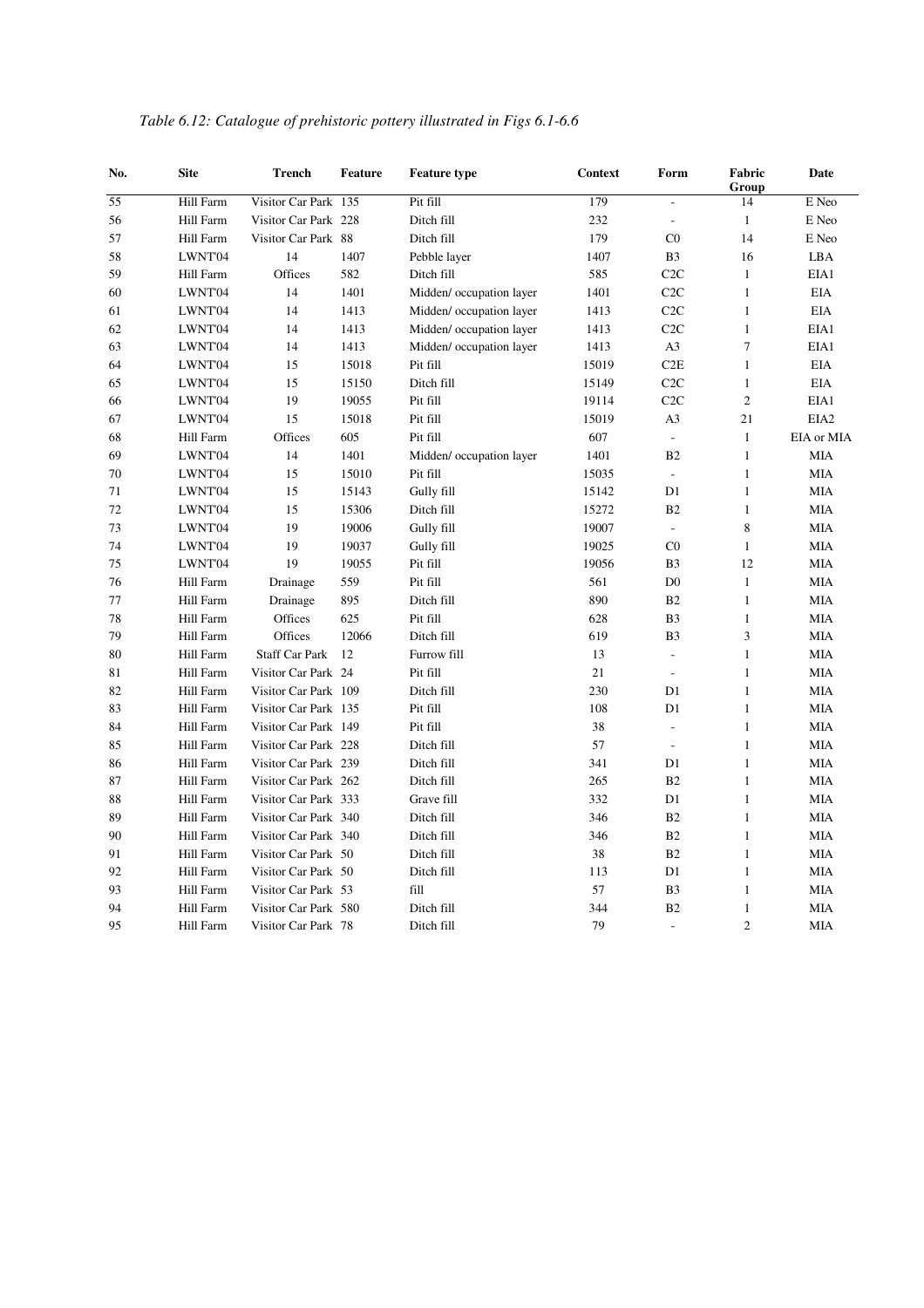| Ware            | <b>Summary description</b>                                                                           | <b>Nosh</b>    | $\%$ | Wt(g)          | $\%$ | RE                           | $\%$ |
|-----------------|------------------------------------------------------------------------------------------------------|----------------|------|----------------|------|------------------------------|------|
| S <sub>20</sub> | South Gaulish samian ware (including La Graufesenque - LGF SA)                                       | 1              | 0.5  | 1              | $+$  | L.                           |      |
| F30             | ?Local oxidised mica coated ware                                                                     | $\mathbf{1}$   | 0.5  | 12             | 0.5  | ÷,                           |      |
| F51             | Oxford red/brown colour-coated ware (OXFRS).                                                         | 7              | 3.8  | 13             | 0.5  | L.                           |      |
| F               | Fine wares subtotal                                                                                  | 8              | 4.4  | 25             | 0.9  | $\overline{\phantom{a}}$     |      |
| M22             |                                                                                                      | 3              | 1.6  | 28             | 1.1  | 0.10                         | 4.0  |
| M41             | Oxford red/brown colour-coated mortaria (OXF RS)                                                     | 1              | 0.5  | 14             | 0.5  | 0.01                         | 0.4  |
| M               | Mortaria subtotal                                                                                    | $\overline{4}$ | 2.2  | 42             | 1.6  | 0.11                         | 4.3  |
| W10             | Fine (including Oxford) white ware                                                                   | 1              | 0.5  | $\mathbf{1}$   | $+$  | $\qquad \qquad \blacksquare$ |      |
| W <sub>20</sub> | Sandy white wares                                                                                    | 1              | 0.5  | 9              | 0.3  | L.                           |      |
| W23             | ?Oxford 'burnt white' ware                                                                           | 1              | 0.6  | 6              | 0.2  |                              |      |
| W               | White wares subtotal                                                                                 | 3              | 1.6  | 16             | 0.6  | L,                           |      |
| F & S           | Fine and Specialist wares subtotal                                                                   | 16             | 8.8  | 84             | 3.2  | 0.11                         | 4.3  |
| E20             | Fine sand-tempered 'Belgic type' wares undifferentiated                                              | 14             | 7.7  | 117            | 4.4  | $\overline{\phantom{a}}$     |      |
| E30             | Medium to coarse sand-tempered 'Belgic type' wares undifferentiated                                  | 13             | 7.1  | 156            | 5.9  | ÷,                           |      |
| E50             | Limestone-tempered 'Belgic type' wares undifferentiated                                              | $\mathbf{1}$   | 0.5  | 40             | 1.5  | $\overline{\phantom{a}}$     |      |
| E60             | Flint-tempered 'Belgic type' wares undifferentiated                                                  | $\tau$         | 3.8  | 186            | 7.0  | 0.27                         | 10.7 |
| E80             | Grog-tempered 'Belgic type' wares undifferentiated (includes SOB<br>GT)                              | 32             | 18.6 | 912            | 34.5 | 1.00                         | 39.5 |
| E               | 'Belgic type' wares subtotal                                                                         | 67             | 36.8 | 1411           | 53.4 | 1.27                         | 50.2 |
| O10             | Fine, probably Oxford oxidised 'coarse' ware                                                         | 12             | 6.6  | 75             | 2.8  | 0.15                         | 5.9  |
| O11             | Fine, Oxford oxidised 'coarse' ware                                                                  | 5              | 2.7  | 227            | 8.6  | L.                           |      |
| O19             | Fine sandy local fabric                                                                              | $\mathfrak{2}$ | 1.1  | 6              | 0.2  | $\overline{\phantom{a}}$     |      |
| O <sub>20</sub> | Coarse sandy oxidised wares undifferentiated                                                         | 1              | 0.5  | $\overline{c}$ | 0.1  | 0.04                         | 1.6  |
| O30             | Moderately fine sandy oxidised wares undifferentiated                                                | $\mathbf{1}$   | 0.5  | $\overline{4}$ | 0.2  | $\qquad \qquad \blacksquare$ |      |
| O80             | Coarse (usually grog-tempered) oxidised wares undifferentiated                                       | 1              | 0.5  | $\overline{4}$ | 0.2  |                              |      |
| $\mathcal{O}$   | Oxidised wares subtotal                                                                              | 22             | 12.1 | 318            | 12.0 | 0.19                         | 7.5  |
| R10             | Fine reduced 'coarse' wares undifferentiated                                                         | 16             | 8.8  | 76             | 2.9  | 0.12                         | 4.7  |
| R11             | Fine reduced Oxford 'coarse' ware                                                                    | $\tau$         | 3.8  | 54             | 2.0  | 0.25                         | 8.7  |
| R20             | Coarse sandy reduced wares undifferentiated                                                          | 24             | 13.2 | 160            | 6.1  | 0.11                         | 4.3  |
| <b>R30</b>      | Moderately fine sandy reduced wares undifferentiated                                                 | 16             | 8.8  | 145            | 5.5  | 0.26                         | 10.3 |
| <b>R50</b>      | Black surfaced moderately fine sandy reduced wares                                                   | 1              | 0.5  | 29             | 1.1  | 0.10                         | 4.0  |
| R90             | Coarse (usually grog-tempered) reduced wares undifferentiated.<br>Includes Young 1977, 202, fabric 1 | 11             | 6.0  | 309            | 11.7 | 0.15                         | 5.9  |
| R95             | Savernake ware                                                                                       | 2              | 1.1  | 44             | 1.7  |                              |      |
| $\mathbb{R}$    | Reduced coarse wares subtotal                                                                        | 77             | 42.3 | 817            | 30.9 | 0.96                         | 37.9 |
| <b>TOTAL</b>    |                                                                                                      | 182            |      | 2641           |      | 2.56                         |      |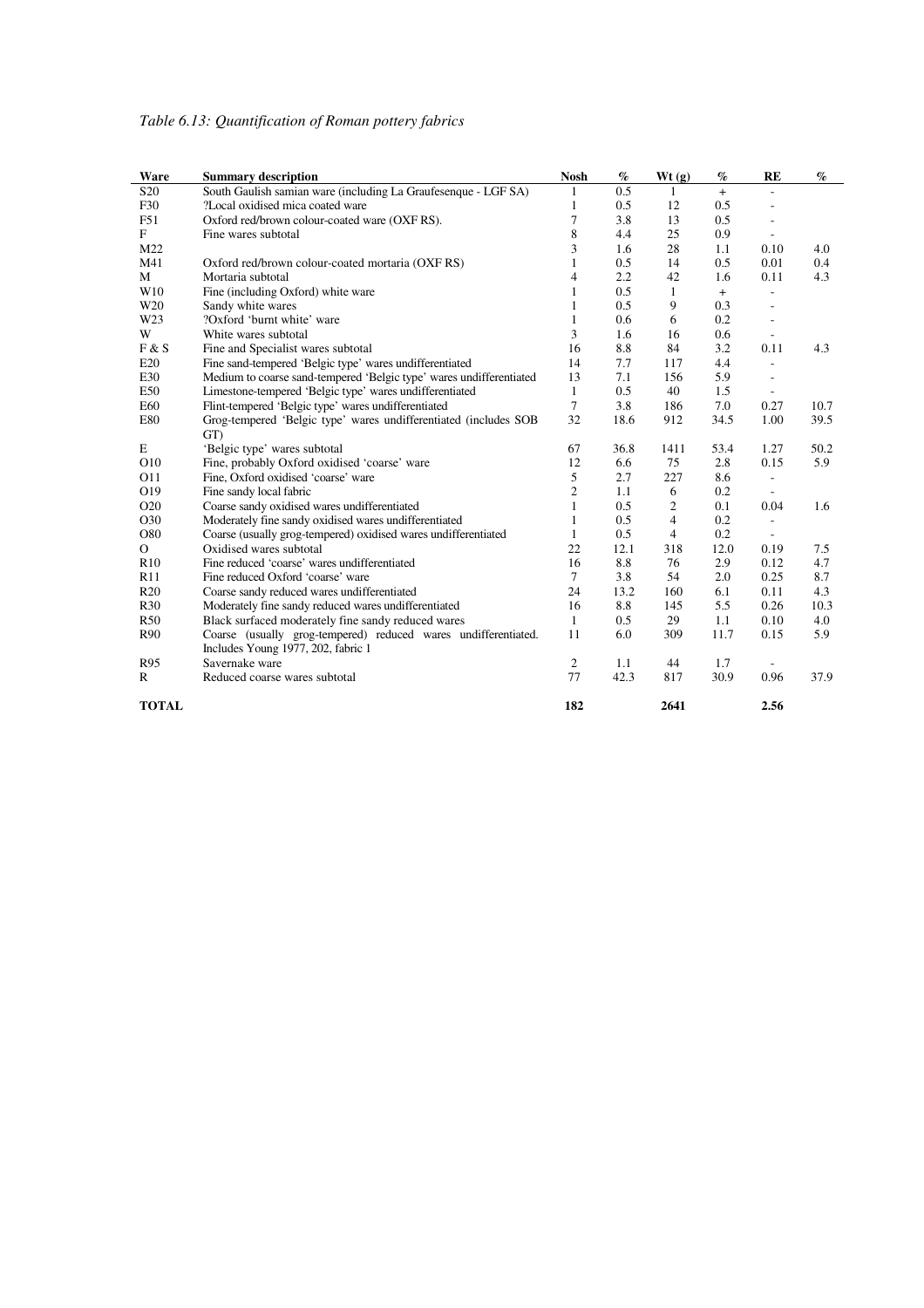| Category                        |   |    | Trench 11 Trench 13 Trench 14 Trench 15 Trench 19 Total |    |   |                |
|---------------------------------|---|----|---------------------------------------------------------|----|---|----------------|
| Flake                           | 1 | 10 | 46                                                      | 49 | 6 | 112            |
| Blade                           |   |    |                                                         | 1  |   | 1              |
| <b>Bladelike flake</b>          |   | 1  | 1                                                       |    |   | $\overline{c}$ |
| Unclassifiable waste            |   |    | 6                                                       |    | 1 | 7              |
| Chip                            |   |    | 3                                                       |    |   | 3              |
| Single platform flake core      |   |    | 1                                                       |    |   |                |
| Multi-platform flake core       |   |    |                                                         |    | 1 |                |
| Core on a flake                 |   |    | 1                                                       |    |   |                |
| Unclassifiable/fragmentary core |   |    | 1                                                       |    |   |                |
| Partially-worked nodule         |   |    | $\overline{c}$                                          |    |   | 2              |
| Retouched flake                 |   |    |                                                         | 1  |   |                |
| End-and-side scraper            |   | 1  | 1                                                       |    |   | 2              |
| Denticulate                     |   |    | $\mathfrak{D}$                                          |    |   | $\mathcal{D}$  |
| Gun flint                       |   |    |                                                         | 1  |   |                |
| <b>Total</b>                    | 1 | 12 | 64                                                      | 52 | 8 | 137            |
| No. of burnt struck flints      |   | 3  | 7                                                       | 8  |   | 18             |
| No. of broken struck flints     |   |    | 8                                                       | 7  |   | 15             |

### *Table 6.14: Summary of the struck flint assemblage*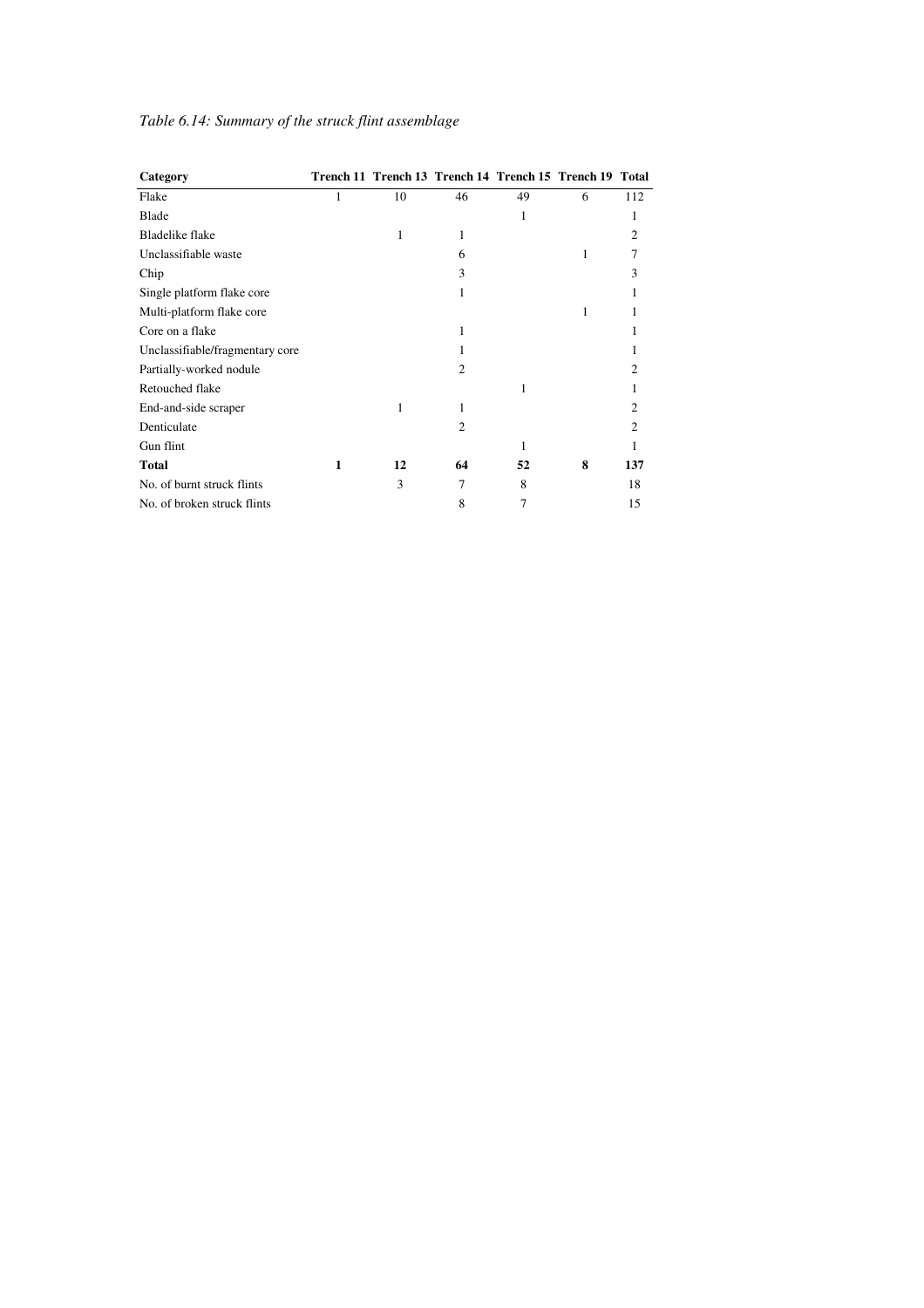|                         | stone          |              |                        |        |         |                   |                    |                |                |                |                    |               |
|-------------------------|----------------|--------------|------------------------|--------|---------|-------------------|--------------------|----------------|----------------|----------------|--------------------|---------------|
|                         | Hammer         | Loom weight  | whetstone<br>Polisher/ | quern  | Rubber? | quern<br>fragment | stone'<br>Smoother | Spindle-whor   | Strike-a-light | Whetstone      |                    |               |
|                         |                |              |                        | Rotary |         | Saddle            | Paving             |                |                |                | PhasingInfo        | <b>Totals</b> |
|                         |                |              |                        |        | Querns  |                   |                    |                |                |                |                    |               |
| Culham Greensand        |                |              |                        |        |         | 10                |                    |                |                |                | EIAx6              | 10            |
|                         |                |              |                        |        |         |                   |                    |                |                |                | MIA x 1            |               |
| Flint                   | $\overline{c}$ |              |                        |        |         |                   |                    |                |                |                | EIA x2             | $\mathcal{D}$ |
| Iron pyrites            |                |              |                        |        |         |                   |                    |                | 1              |                | EIA x 1            |               |
| Greensand, chalky       |                | 2            |                        |        |         |                   | 3                  | $\overline{2}$ |                |                | EIA x3             |               |
|                         |                |              |                        |        |         |                   |                    |                |                |                | MIAx3              |               |
| Limestone, Corallian    |                |              |                        |        |         |                   |                    |                |                |                |                    |               |
| Lower Calcareous Grit   |                |              |                        |        |         | 6                 |                    |                |                | 1              | $EIA \times 5$     |               |
|                         |                |              |                        |        |         |                   |                    |                |                |                | MIAx2              |               |
| Quartzite               | 3              |              |                        |        |         |                   |                    |                |                | 1              | EIAx3              | 4             |
| Quartzitic Sandstone    |                |              |                        |        |         |                   |                    |                |                |                | EIA x 2            | 2             |
| Upper Old Red Sandstone |                |              |                        |        |         |                   |                    |                |                |                | Likely to be Roman |               |
| <b>Totals</b>           | 6              | $\mathbf{2}$ | $\mathbf{1}$           |        | 1       | 16                | 3                  | 2              |                | $\overline{2}$ |                    | 35            |

*Table 6.16: Summary of burnt stone from settlement around Castle Hill (2004 trenches)* 

| Type of stone               | <b>Number of pieces</b> |
|-----------------------------|-------------------------|
| Chert                       | 13                      |
| Conglomerate                | 1                       |
| Flint                       | 264                     |
| Greensand                   | 161                     |
| Igneous                     | 1                       |
| <b>Ironstone</b>            | 2                       |
| Limestone                   | 3                       |
| <b>Quartzite</b>            | 596                     |
| <b>Ouartzitic</b> sandstone | 52                      |
| Uncertain                   | $\overline{c}$          |
| Vein quartz                 | 5                       |
| Total                       | 1100                    |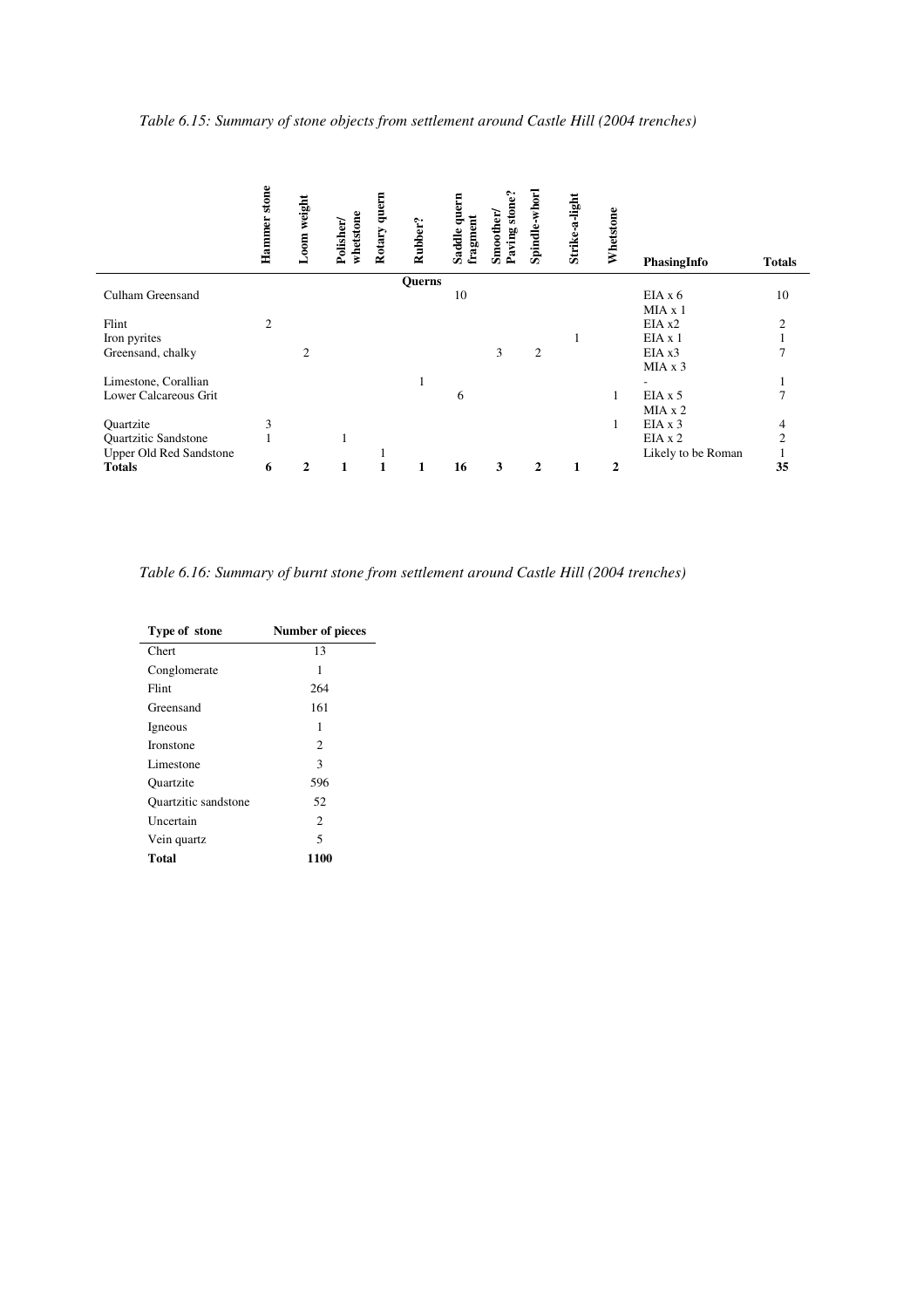### *Table 6.17: Catalogue of Roman coins*

| SF<br><b>LWNT 03.83</b> | Context   | Date        | <b>Denomination</b> | <b>Reverse</b>                                                         | Mint            | <b>Obverse</b>                                         | Comment                            |
|-------------------------|-----------|-------------|---------------------|------------------------------------------------------------------------|-----------------|--------------------------------------------------------|------------------------------------|
|                         | MD 698    | $c$ 260-295 | Antoninianus 17x15  | Standing figure                                                        |                 | Radiate head right                                     | Worn, no<br>legends<br>visible.    |
| <b>LWNT</b>             | MD 756    | 330-335     | AE4 13              | Wolf and twins                                                         | mm<br>illegible | Urbs Roma head left                                    | Irregular?<br>Worn and<br>battered |
| 04.127                  | 15000     | $c$ 260-295 | Antoninianus 20x17  | ? PJAX JAUG                                                            |                 | Radiate head right                                     | Worn                               |
| 15011                   | 15000     | $c$ 260-295 | Antoninianus 17x16  | Standing figure<br>Standing figure                                     |                 | Radiate head right                                     | Very<br>corroded                   |
| LWTW 05<br>25003        | <b>US</b> | ?? 341-346  | AE3 15              | ?Victoriae DD Augg<br>q NN (based on<br>shape of corroded<br>out area) | $\overline{?}$  | Head left. Legend<br>poss C[ONS[TA]<br><b>NSPFIAUG</b> | Corroded<br>and<br>encrusted       |